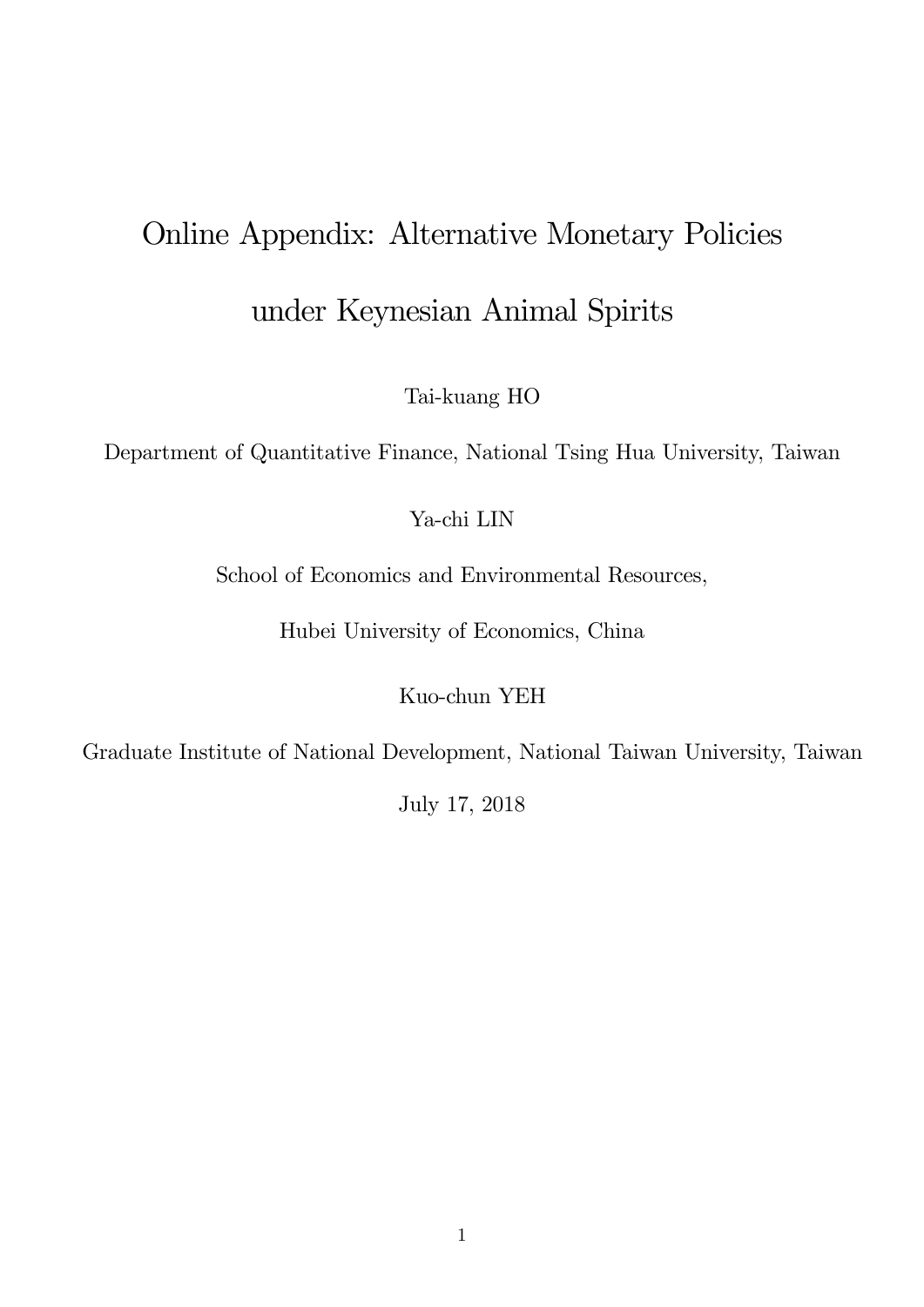- Using Figure 1, we test the hypothesis that the samples of DIT and DPLT come from the same distribution using the Kolmogorov-Smirnov test. The p-value is 0:00, strongly rejecting the null hypothesis.
- In Figure 2 we also plot the time-varying shares of agents with extrapolative inflation forecasting. For monetary policies that do not respond to ináation or price level (e.g., PEG), the share is equal to one. Such policies put zero weight on price stability and it is optimal for the agents to ignore entirely the fundamental forecasting rule. Compared to inflation targeting (DIT and CPIT), the share of extrapolative forecasting agents under strict inflation targeting (SDIT and SCPIT) shows a highly persistent pattern. The share of extrapolative forecasting increases somehow under price-level targeting. For example, the average share of extrapolative forecasting increases from 55% under DIT to 67% under DPLT. On the other hand, the timevarying share becomes less volatile as the range of the share decreases from 0:70 to 0:57, implying that under price-level targeting, agents are less subject to waves of optimism and pessimism.
- We also construct the impulse responses to monetary shock and to demand shock, respectively. Figure 3 and Figure 4 indicate the mean responses of output and of inflation following either a monetary policy shock or a demand shock are almost identical. However, the confidence interval under price-level targeting is much narrower than that under inflation targeting. As in the case of supply shock, this indicates that price-level targeting is better able to stabilize expectations and thus reduce macroeconomic volatility.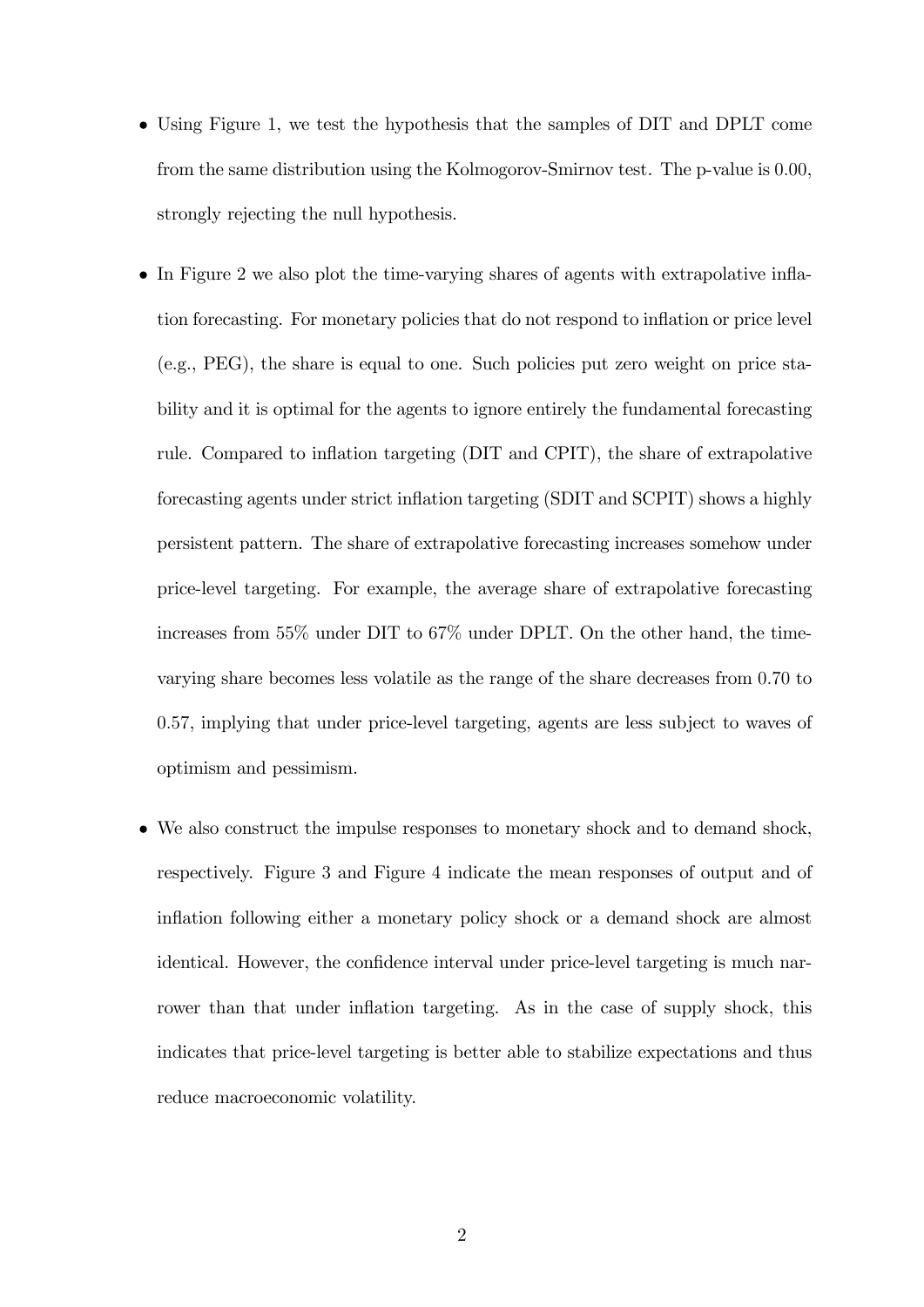

Figure 1: Distribution of Animal Spirits under DIT and DPLT

Note: We test the hypothesis that the two samples come from the same distribution using the Kolmogorov-Smirnov test. The p-value is 0.00, strongly rejecting the null hypothesis.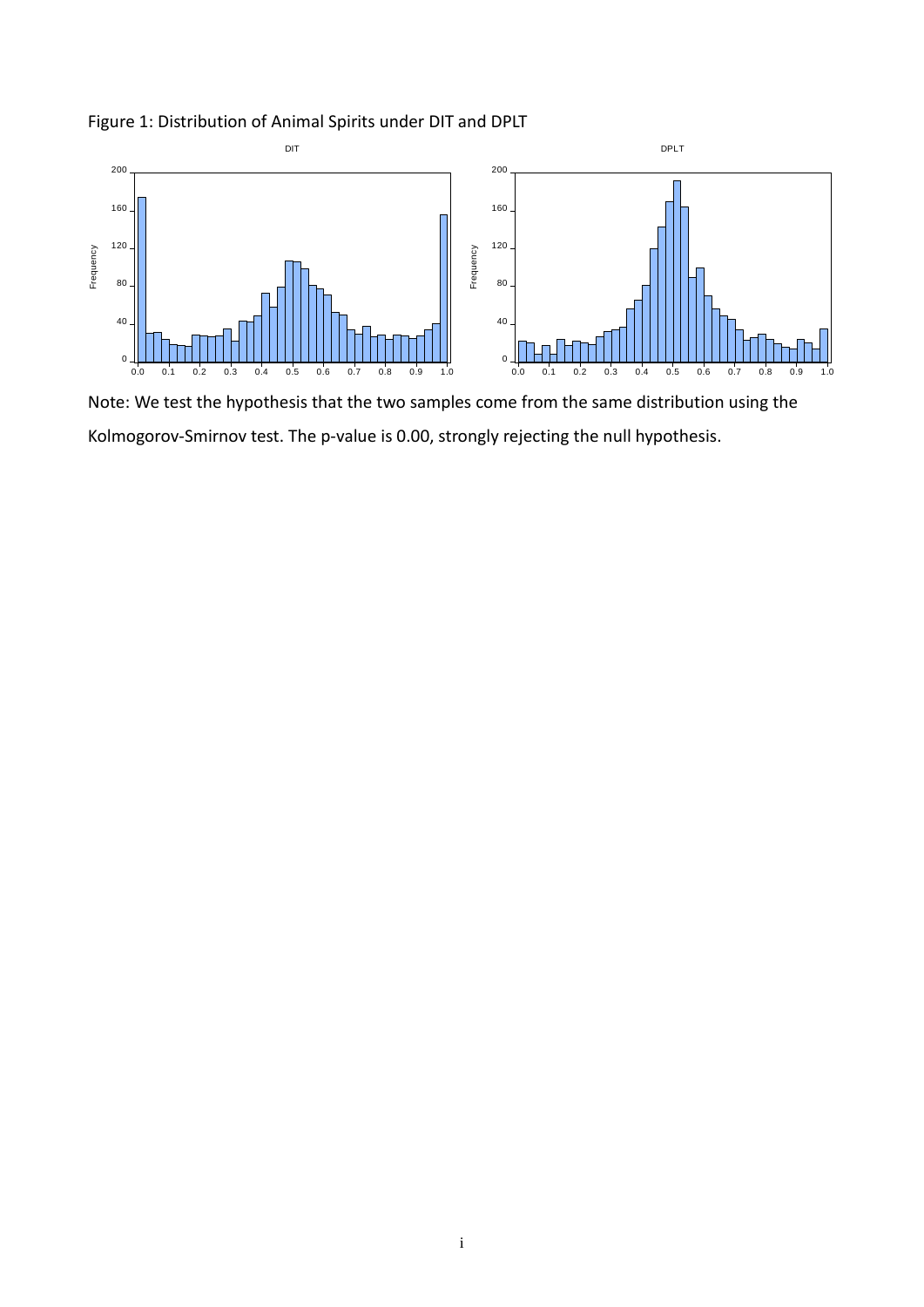





CPIT

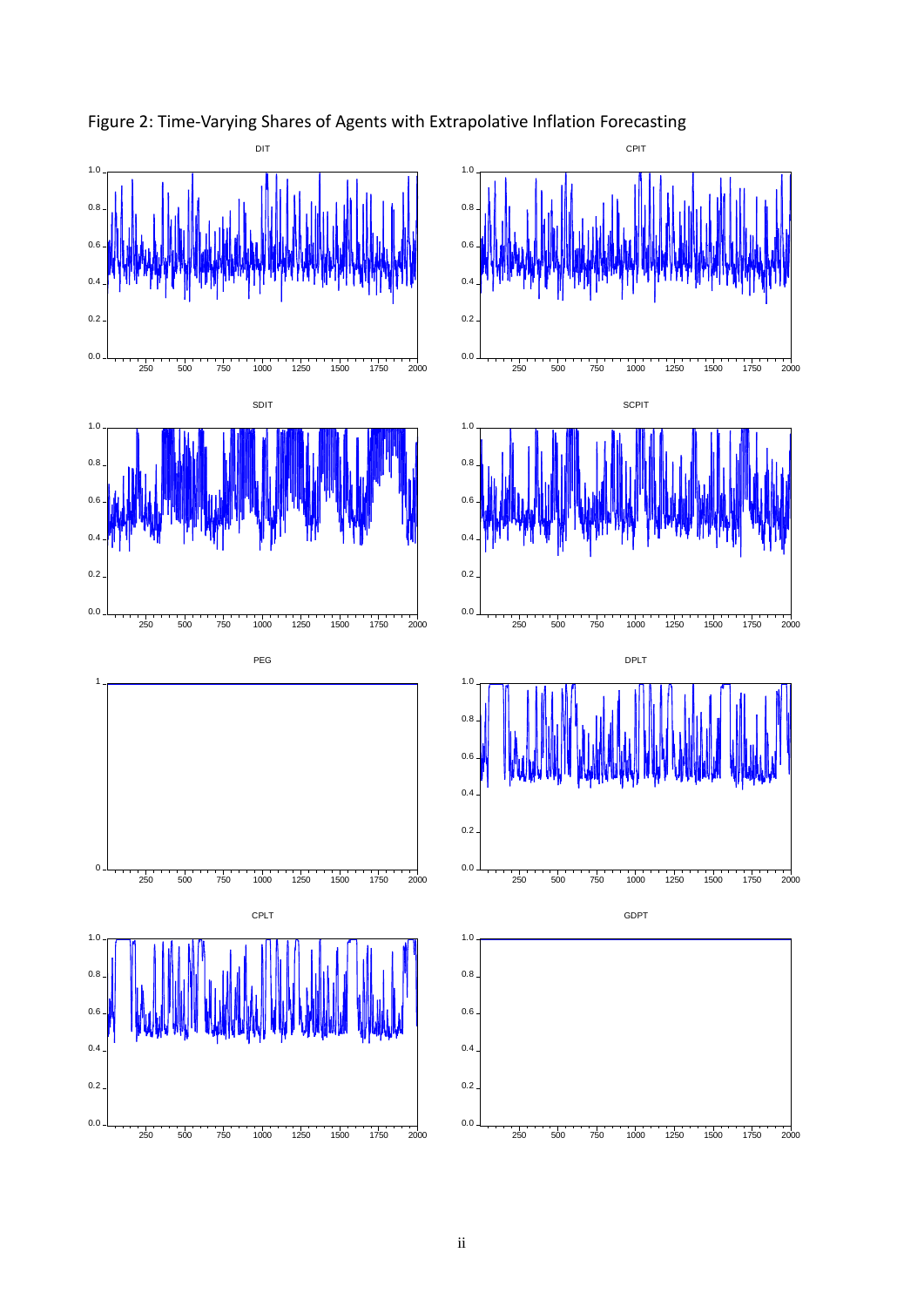

# Figure 3: Impulse Response of Output and Inflation to Demand Shock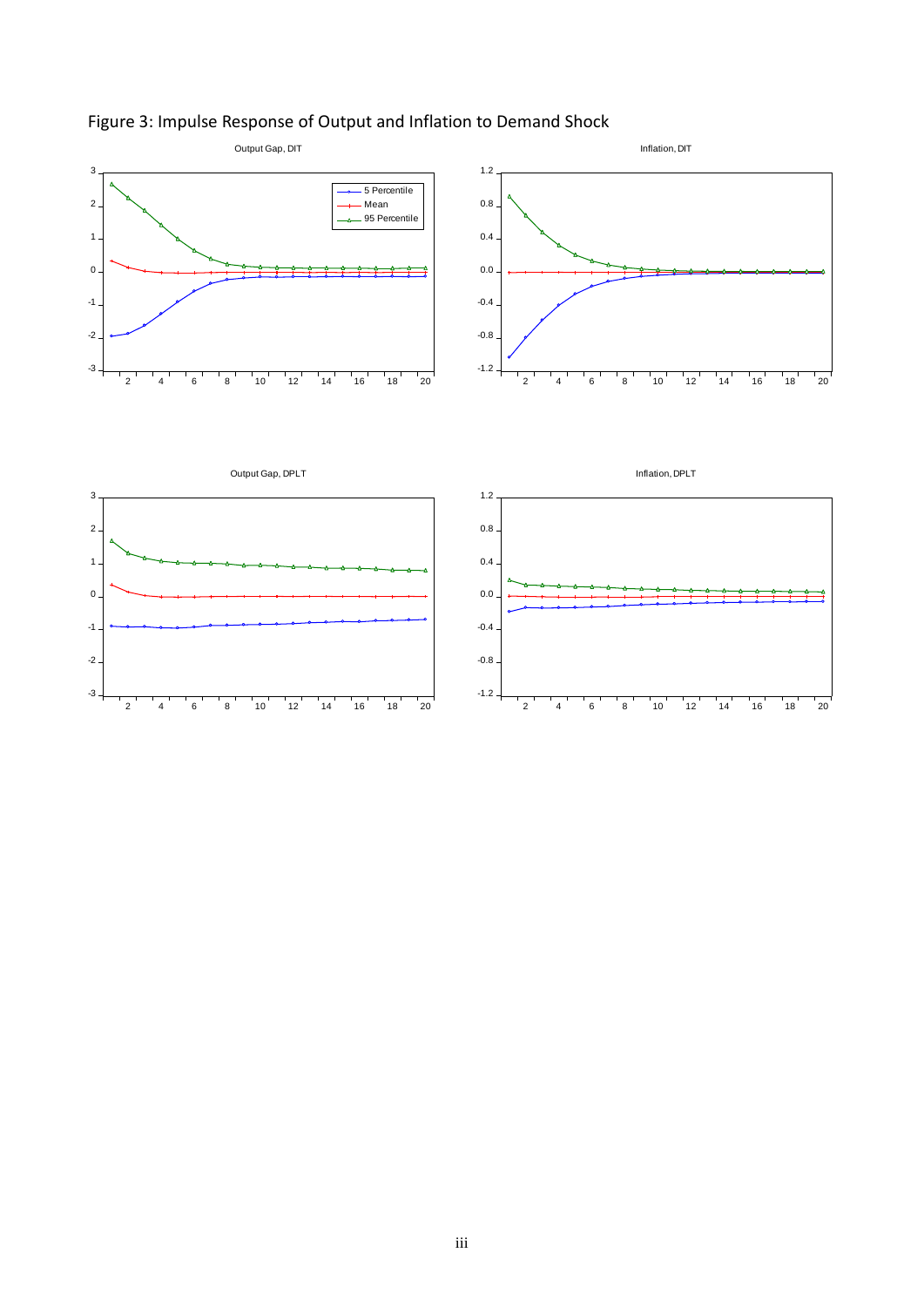

# Figure 4: Impulse Response of Output and Inflation to Monetary Policy Shock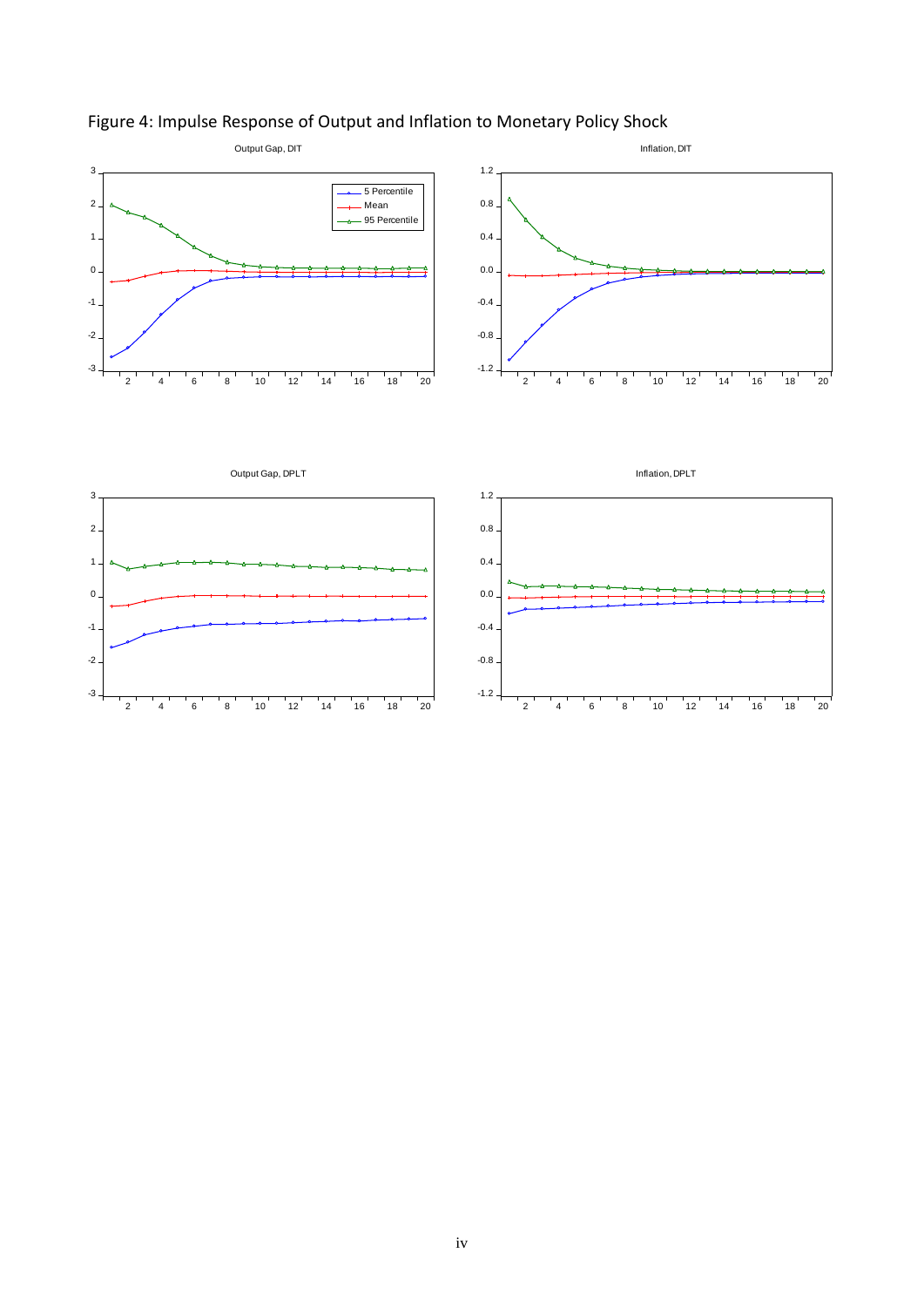# Technical Details of the Model

Tai-kuang Ho Kuo-chun YEH Ya-chi LIN

September 2017

### Abstract

This technical note gives a detailed derivation of the model used in the simulation. The final section of the note considers 8 scenarios and the related mathematical expressions employed in coding the program.

# 1 Basic setup

- In this note, the notations are corrected to make them consistent throughout the text.
- IS equation:

$$
\tilde{y}_t = a_1 \tilde{E}_t \tilde{y}_{t+1} + (1 - a_1) \tilde{y}_{t-1} + a_2 \left( i_t - \tilde{E}_t \pi_{t+1} - i_t^n \right) + \varepsilon_t \tag{1a}
$$

- $\tilde{y}_t = y_t y_t^n$ : domestic output gap
- Remark: de Grauwe (2012) uses  $y_t$  instead of  $\tilde{y}_t$  to denote output gap, while here  $y_t$  denotes output (not gap).
- $i_t$ : nominal interest rate
- $\pi_t$ : domestic inflation
- $\tilde{E}_t$ : expectations operator formed by the Non-Rational Expectation hypothesis
- $i_t^n$ : natural rate of interest
- $\varepsilon_t$ : white-noise disturbance
- Natural rate of interest in an open economy is expressed as:

$$
i_t^n = \rho + a_3 A_t + a_4 \tilde{E}_t \Delta y_{t+1}^*
$$
\n(1b)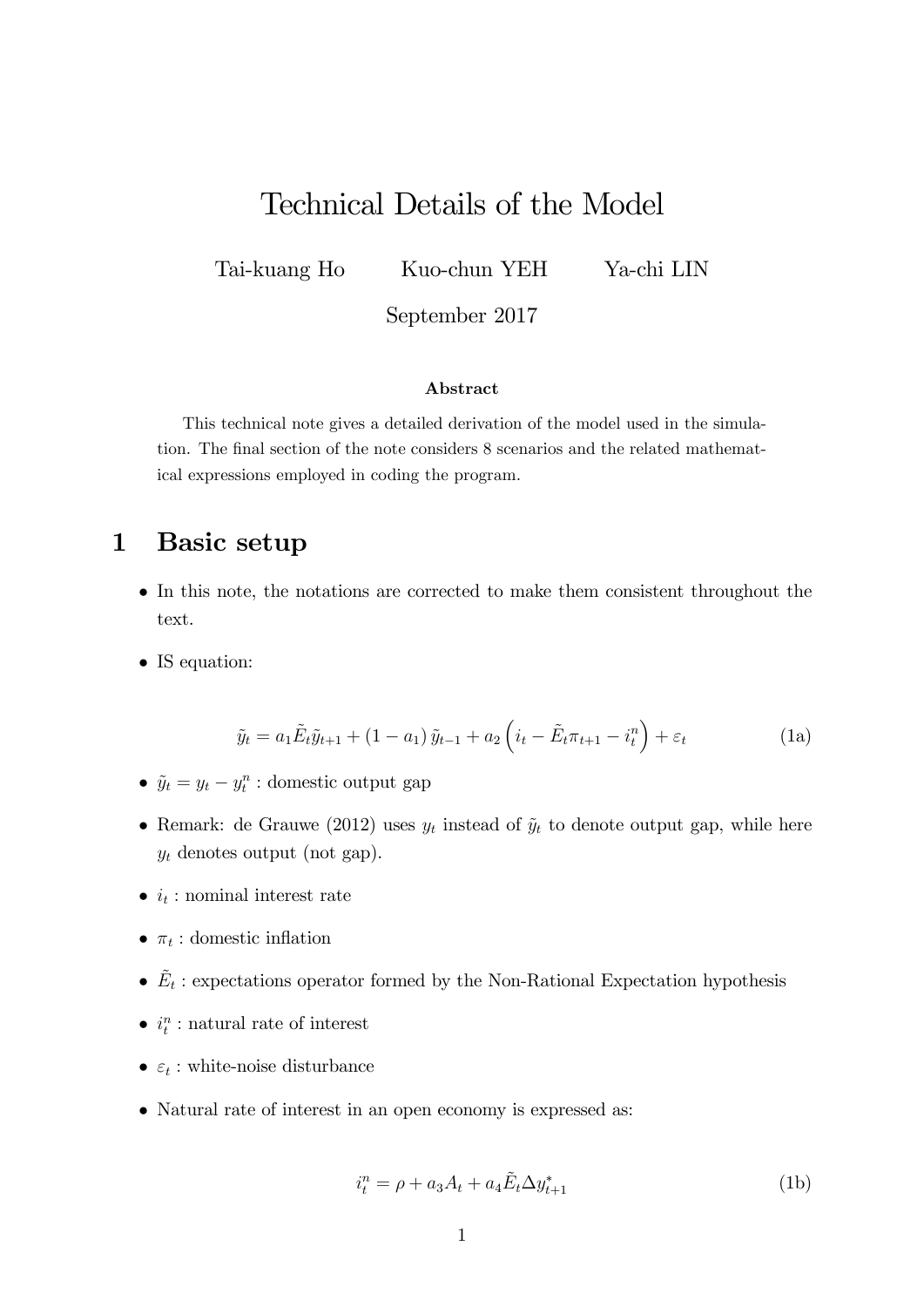- $\rho \equiv -\log \beta$ : time discount rate
- $A_t$ : technology, which follows an AR(1) process
- $\Delta y_{t+1}^*$ : changes in foreign output

$$
a_2 = -\frac{1 + \alpha [(\sigma \gamma - 1) + (1 - \alpha) (\sigma \eta - 1)]}{\sigma}
$$

$$
a_3 = \frac{a_2 + 1}{a_2 (a_2 \varphi - 1)}
$$

$$
a_4 = -\frac{\alpha \varphi [(\sigma \gamma - 1) + (1 - \alpha) (\sigma \eta - 1)]}{a_2 \varphi - 1}
$$

- $\bullet$   $\alpha$  : measure of openness
- $\bullet$   $\sigma$ : inter-temporal elasticity with respect to consumption
- $\bullet$   $\gamma$  : substitutability of goods produced in different foreign countries
- $\bullet$   $\eta$ : substitutability between domestic and foreign goods in the domestic consumption bundle
- $\bullet \varphi :$  inverse of labor supply elasticity
- The IS curve can be rearranged to show the relationship between domestic output and terms of trade.
- $s_t$ : terms of trade

$$
y_t = y_t^* + \frac{1 + \alpha \left[ (\sigma \gamma - 1) + (1 - \alpha) (\sigma \eta - 1) \right]}{\sigma} s_t
$$

•  $s_t = p_t^* - p_t$ : terms of trade means the price of foreign goods in terms of domestic goods.

$$
y_t^n = \Gamma_0 + \Gamma_1 A_t + \Gamma_2 y_t^*
$$

$$
\Gamma_1 = \frac{a_2 (1 + \varphi)}{a_2 \varphi - 1}
$$

$$
\Gamma_2 = \frac{\alpha \left[ (\sigma \gamma - 1) + (1 - \alpha) (\sigma \eta - 1) \right]}{a_2 \varphi - 1}
$$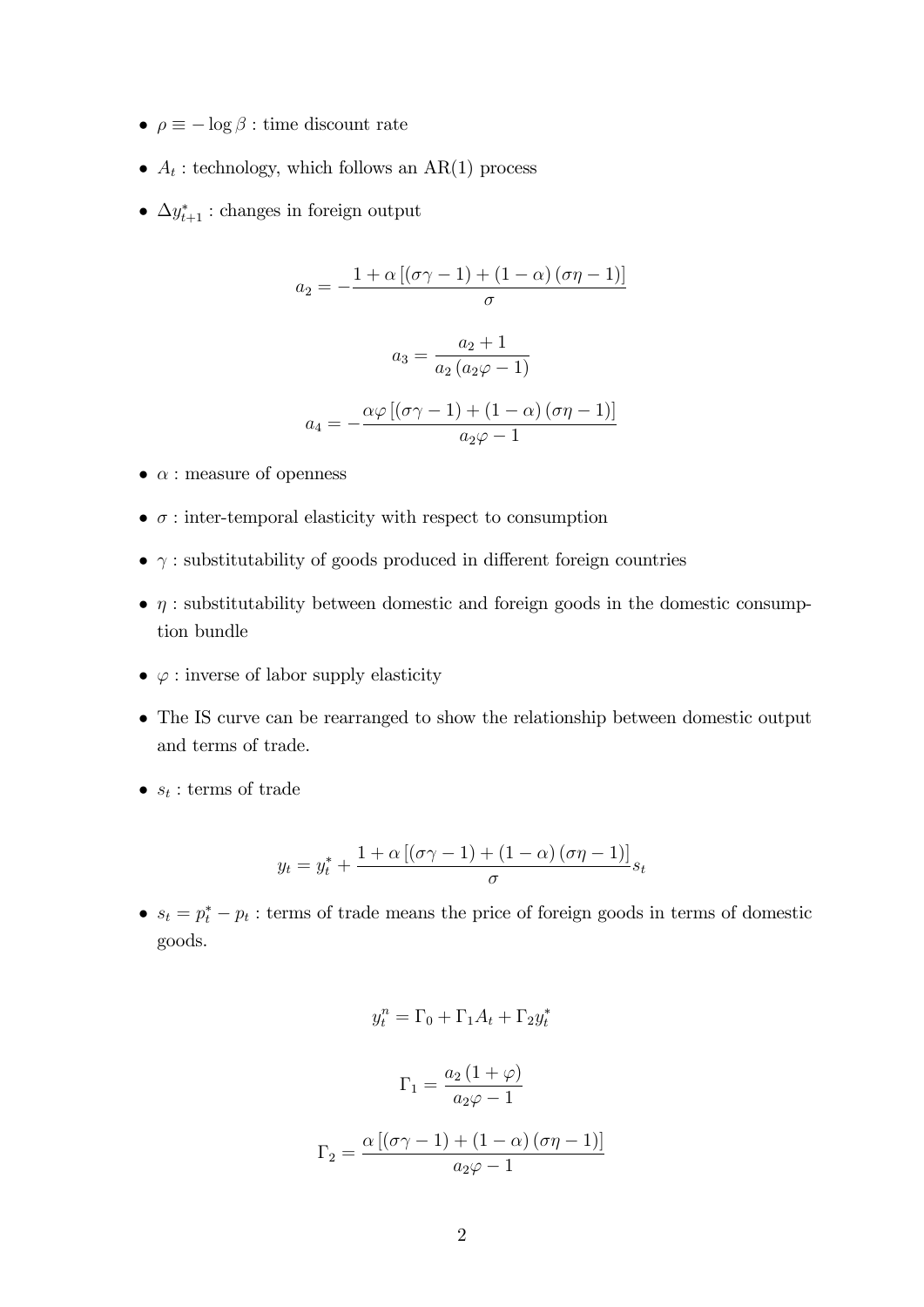- $\Gamma_0 = \frac{v-\mu}{\sigma_\alpha+\varphi}$ . See Gali (2008), page 164. Monetary policy, inflation, and the business cycle : an introduction to the New Keynesian framework.
- $\bullet\,$  It follows:

$$
\Delta y_{t+1}^* = a_5 (\tilde{y}_{t+1} - \tilde{y}_t) + a_5 \Gamma_1 (A_{t+1} - A_t) + a_2 a_5 \Delta s_{t+1}
$$

$$
a_5 = \frac{1}{1 - \Gamma_2}
$$

• Some algebraic derivations:

$$
y_t = y_t^* + \frac{1 + \alpha \left[ (\sigma \gamma - 1) + (1 - \alpha) (\sigma \eta - 1) \right]}{\sigma} s_t = y_t^* - a_2 s_t
$$

$$
\therefore a_2 = -\frac{1 + \alpha \left[ (\sigma \gamma - 1) + (1 - \alpha) (\sigma \eta - 1) \right]}{\sigma}
$$

$$
y_t^n = \Gamma_0 + \Gamma_1 A_t + \Gamma_2 y_t^*
$$

 $\tilde{y}_t = y_t - y_t^n = y_t^* - a_2 s_t - \Gamma_0 - \Gamma_1 A_t - \Gamma_2 y_t^* = (1 - \Gamma_2) y_t^* - a_2 s_t - \Gamma_0 - \Gamma_1 A_t$  $\tilde{y}_t = (1 - \Gamma_2) y_t^* - a_2 s_t - \Gamma_0 - \Gamma_1 A_t$  $\tilde{y}_{t+1} = (1 - \Gamma_2) y_{t+1}^* - a_2 s_{t+1} - \Gamma_0 - \Gamma_1 A_{t+1}$  $\Delta \tilde{y}_{t+1} = (1 - \Gamma_2) \Delta y_{t+1}^* - a_2 \Delta s_{t+1} - \Gamma_1 \Delta A_{t+1}$  $(1 - \Gamma_2) \Delta y_{t+1}^* = \Delta \tilde{y}_{t+1} + a_2 \Delta s_{t+1} + \Gamma_1 \Delta A_{t+1}$  $\Delta y^*_{t+1} =$ 1  $1 - \Gamma_2$  $\Delta \tilde{y}_{t+1} +$ 1  $1 - \Gamma_2$  $a_2\Delta s_{t+1} +$ 1  $1 - \Gamma_2$  $\Gamma_1 \Delta A_{t+1}$  $a_5 =$ 1  $1 - \Gamma_2$  $\Delta y_{t+1}^* = a_5 \Delta \tilde{y}_{t+1} + a_2 a_5 \Delta s_{t+1} + a_5 \Gamma_1 \Delta A_{t+1}$  $\Delta y_{t+1}^* = a_5 (\tilde{y}_{t+1} - \tilde{y}_t) + a_5 \Gamma_1 (A_{t+1} - A_t) + a_2 a_5 \Delta s_{t+1}$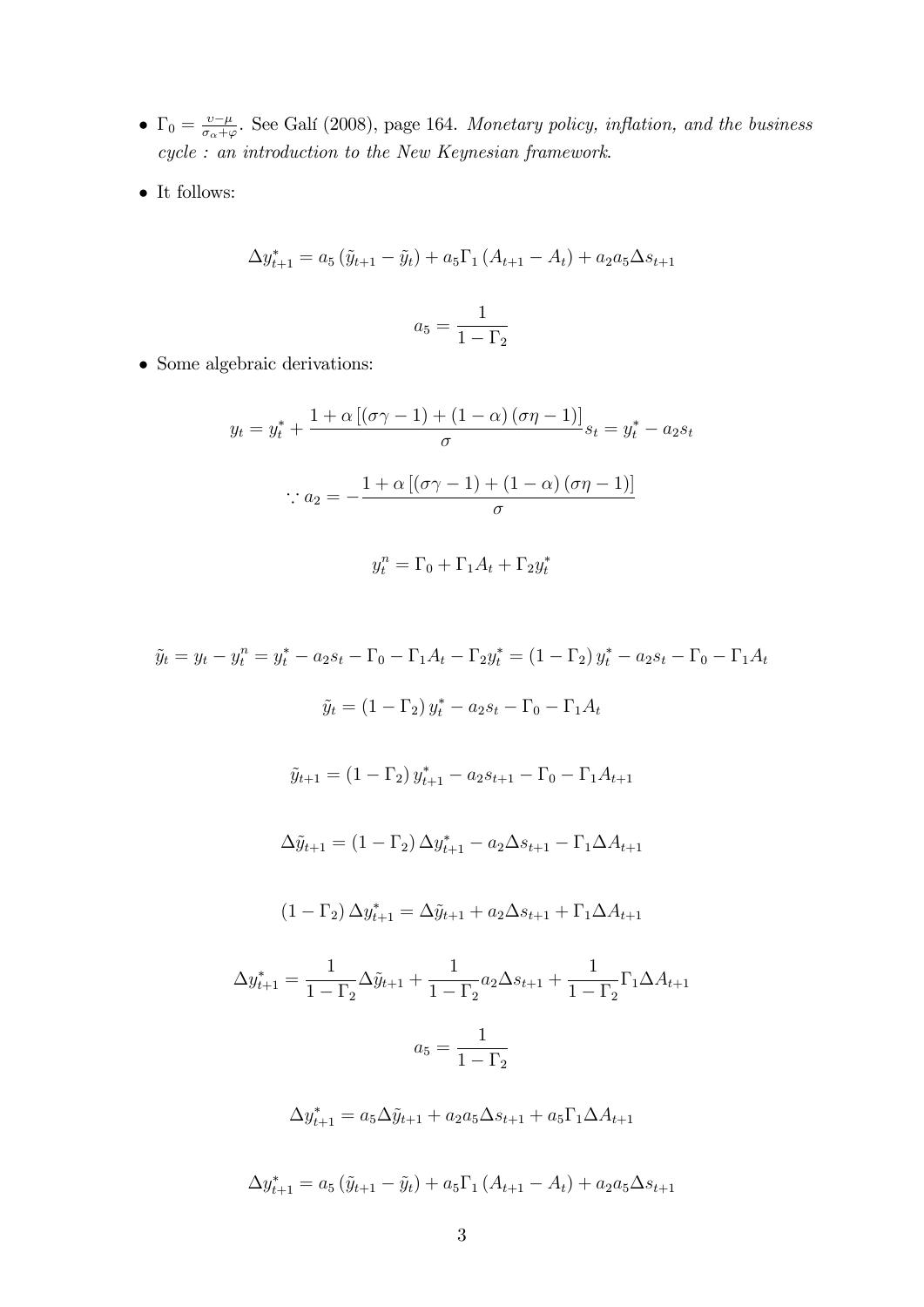• Substituting  $\Delta y^*_{t+1}$  into the definition of  $i_t^n$ , and then substituting  $i_t^n$  into equation (1a), yields the following rearranged IS curve:

$$
\tilde{y}_t = a_6 \tilde{E}_t \tilde{y}_{t+1} + a_7 \tilde{y}_{t-1} + a_8 \left( i_t - \tilde{E}_t \pi_{t+1} - \rho \right) + a_9 A_t + a_{10} \tilde{E}_t A_{t+1} + a_{11} \tilde{E}_t \Delta s_{t+1} + \frac{1}{(1 - a_2 a_4 a_5)} \varepsilon_t
$$
\n
$$
a_6 = \frac{a_1 - a_2 a_4 a_5}{1 - a_2 a_4 a_5}
$$
\n
$$
a_7 = \frac{1 - a_1}{1 - a_2 a_4 a_5}
$$
\n
$$
a_8 = \frac{a_2}{1 - a_2 a_4 a_5}
$$
\n
$$
a_9 = \frac{a_2 a_4 a_5 \Gamma_1 - a_2 a_5}{1 - a_2 a_4 a_5}
$$
\n
$$
a_{10} = -\frac{a_2 a_4 a_5 \Gamma_1}{1 - a_2 a_4 a_5}
$$
\n
$$
a_{11} = -\frac{a_2^2 a_4 a_5}{1 - a_2 a_4 a_5}
$$
\n• Some algebraic derivations:

$$
i_t^n = \rho + a_3 A_t + a_4 \tilde{E}_t \Delta y_{t+1}^*
$$
  
\n
$$
\Delta y_{t+1}^* = a_5 (\tilde{y}_{t+1} - \tilde{y}_t) + a_5 \Gamma_1 (A_{t+1} - A_t) + a_2 a_5 \Delta s_{t+1}
$$
  
\n
$$
i_t^n = \rho + a_3 A_t + a_4 \tilde{E}_t [a_5 (\tilde{y}_{t+1} - \tilde{y}_t) + a_5 \Gamma_1 (A_{t+1} - A_t) + a_2 a_5 \Delta s_{t+1}]
$$
  
\n
$$
\tilde{y}_t = a_1 \tilde{E}_t \tilde{y}_{t+1} + (1 - a_1) \tilde{y}_{t-1} + a_2 (i_t - \tilde{E}_t \pi_{t+1} - i_t^n) + \varepsilon_t
$$
  
\n
$$
\tilde{y}_t = a_1 \tilde{E}_t \tilde{y}_{t+1} + (1 - a_1) \tilde{y}_{t-1} + a_2 i_t - a_2 \tilde{E}_t \pi_{t+1} - a_2 i_t^n + \varepsilon_t
$$

$$
\tilde{y}_t = a_1 \tilde{E}_t \tilde{y}_{t+1} + (1 - a_1) \tilde{y}_{t-1} + a_2 i_t - a_2 \tilde{E}_t \pi_{t+1} \n- a_2 \left\{ \rho + a_3 A_t + a_4 \tilde{E}_t \left[ a_5 \left( \tilde{y}_{t+1} - \tilde{y}_t \right) + a_5 \Gamma_1 \left( A_{t+1} - A_t \right) + a_2 a_5 \Delta s_{t+1} \right] \right\} + \varepsilon_t
$$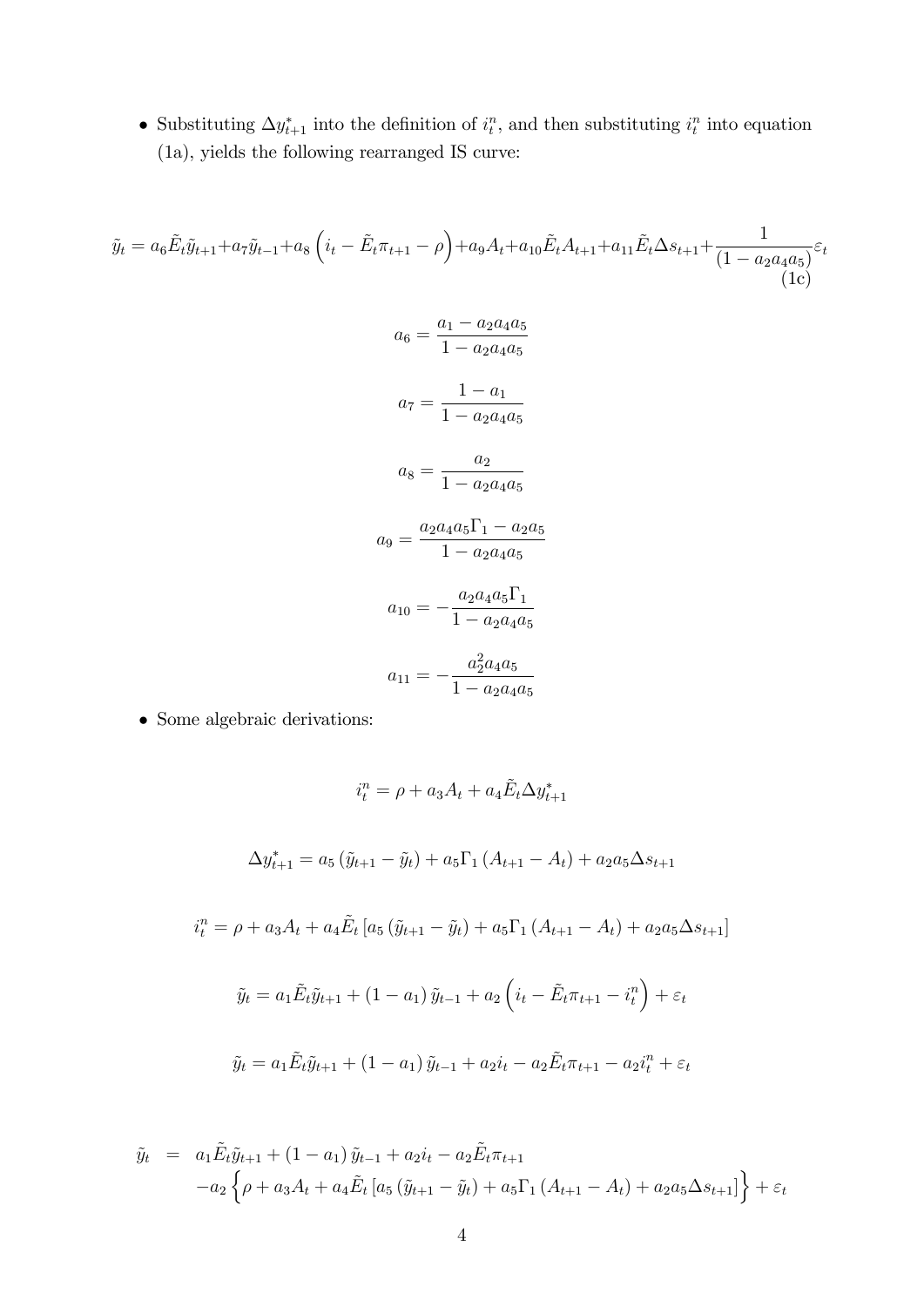$$
\tilde{y}_t = a_1 \tilde{E}_t \tilde{y}_{t+1} + (1 - a_1) \tilde{y}_{t-1} + a_2 i_t - a_2 \tilde{E}_t \pi_{t+1} \n- a_2 \rho - a_2 a_3 A_t - a_2 a_4 \tilde{E}_t \left[ a_5 \left( \tilde{y}_{t+1} - \tilde{y}_t \right) + a_5 \Gamma_1 \left( A_{t+1} - A_t \right) + a_2 a_5 \Delta s_{t+1} \right] + \varepsilon_t
$$

$$
\tilde{y}_t = a_1 \tilde{E}_t \tilde{y}_{t+1} + (1 - a_1) \tilde{y}_{t-1} + a_2 i_t - a_2 \tilde{E}_t \pi_{t+1} - a_2 \rho - a_2 a_3 A_t \n- a_2 a_4 a_5 \tilde{E}_t \tilde{y}_{t+1} + a_2 a_4 a_5 \tilde{y}_t - a_2 a_4 a_5 \Gamma_1 \tilde{E}_t A_{t+1} + a_2 a_4 a_5 \Gamma_1 A_t - a_2^2 a_4 a_5 \tilde{E}_t \Delta s_{t+1} + \varepsilon_t
$$

$$
(1 - a_2 a_4 a_5) \tilde{y}_t = (a_1 - a_2 a_4 a_5) \tilde{E}_t \tilde{y}_{t+1} + (1 - a_1) \tilde{y}_{t-1} + a_2 \left( i_t - \tilde{E}_t \pi_{t+1} - \rho \right) + (a_2 a_4 a_5 \Gamma_1 - a_2 a_3) A_t - a_2 a_4 a_5 \Gamma_1 \tilde{E}_t A_{t+1} - a_2^2 a_4 a_5 \tilde{E}_t \Delta s_{t+1} + \varepsilon_t
$$

$$
\tilde{y}_t = \frac{(a_1 - a_2 a_4 a_5)}{(1 - a_2 a_4 a_5)} \tilde{E}_t \tilde{y}_{t+1} + \frac{(1 - a_1)}{(1 - a_2 a_4 a_5)} \tilde{y}_{t-1} + \frac{a_2}{(1 - a_2 a_4 a_5)} \left( i_t - \tilde{E}_t \pi_{t+1} - \rho \right) \n+ \frac{(a_2 a_4 a_5 \Gamma_1 - a_2 a_3)}{(1 - a_2 a_4 a_5)} A_t + \frac{-a_2 a_4 a_5 \Gamma_1}{(1 - a_2 a_4 a_5)} \tilde{E}_t A_{t+1} + \frac{-a_2^2 a_4 a_5}{(1 - a_2 a_4 a_5)} \tilde{E}_t \Delta s_{t+1} + \frac{1}{(1 - a_2 a_4 a_5)} \varepsilon_t
$$

$$
\tilde{y}_t = a_6 \tilde{E}_t \tilde{y}_{t+1} + a_7 \tilde{y}_{t-1} + a_8 \left( i_t - \tilde{E}_t \pi_{t+1} - \rho \right) + a_9 A_t + a_{10} \tilde{E}_t A_{t+1} + a_{11} \tilde{E}_t \Delta s_{t+1} + \frac{1}{(1 - a_2 a_4 a_5)} \varepsilon_t
$$

- The last term should be  $\frac{1}{(1-a_2a_4a_5)}\varepsilon_t$ .
- $\bullet\,$  The relationship between changes in the effective real exchange rate and terms of  $\operatorname{trade}$  is expressed as:
- $\Delta q_t = (1 \alpha) \Delta s_t$

$$
\tilde{y}_t = a_6 \tilde{E}_t \tilde{y}_{t+1} + a_7 \tilde{y}_{t-1} + a_8 \left( i_t - \tilde{E}_t \pi_{t+1} - \rho \right) + a_9 A_t + a_{10} \tilde{E}_t A_{t+1} + a_{12} \tilde{E} \Delta q_{t+1} + \frac{1}{(1 - a_2 a_4 a_5)} \varepsilon_t
$$
\n
$$
(1d)
$$

$$
a_{12} = \frac{a_{11}}{1 - \alpha}
$$

 $\bullet\,$  Some algebraic derivations: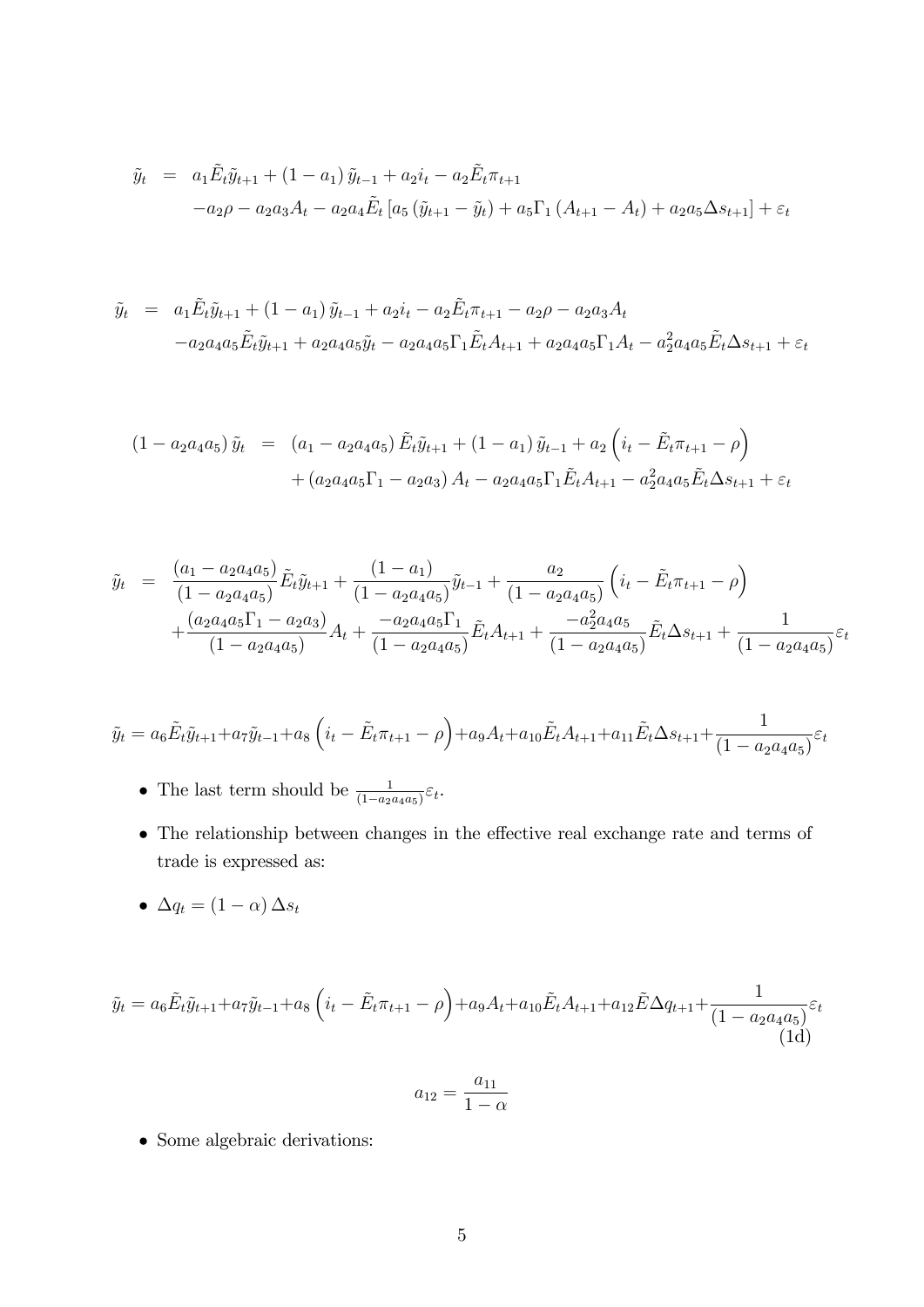$$
\tilde{y}_t = a_6 \tilde{E}_t \tilde{y}_{t+1} + a_7 \tilde{y}_{t-1} + a_8 \left( i_t - \tilde{E}_t \pi_{t+1} - \rho \right) + a_9 A_t + a_{10} \tilde{E}_t A_{t+1} + a_{11} \tilde{E}_t \Delta s_{t+1} + \frac{1}{(1 - a_2 a_4 a_5)} \varepsilon_t
$$

$$
\Delta q_t = (1 - \alpha) \, \Delta s_t
$$

$$
\tilde{y}_t = a_6 \tilde{E}_t \tilde{y}_{t+1} + a_7 \tilde{y}_{t-1} + a_8 \left( i_t - \tilde{E}_t \pi_{t+1} - \rho \right) + a_9 A_t + a_{10} \tilde{E}_t A_{t+1} + a_{11} \frac{1}{1 - \alpha} \tilde{E}_t \Delta q_{t+1} + \frac{1}{(1 - a_2 a_4 a_5)} \varepsilon_t
$$

$$
\tilde{y}_t = a_6 \tilde{E}_t \tilde{y}_{t+1} + a_7 \tilde{y}_{t-1} + a_8 \left( i_t - \tilde{E}_t \pi_{t+1} - \rho \right) + a_9 A_t + a_{10} \tilde{E}_t A_{t+1} + a_{12} \tilde{E}_t \Delta q_{t+1} + \frac{1}{(1 - a_2 a_4 a_5)} \varepsilon_t
$$

- The last term should be  $\frac{1}{(1-a_2a_4a_5)}\varepsilon_t$ .
- $\bullet\,$  New Keynesian Phillips curve:

$$
\pi_t = b_1 \tilde{E}_t \pi_{t+1} + (1 - b_1) \pi_{t-1} + b_2 \tilde{y}_t + \eta_t \tag{2}
$$

- $\bullet \ \eta_t:$  white-noise disturbance
- $\bullet\,$  Now consider different monetary policy rules.
- DIT, Domestic Inflation Targeting

$$
i_t = c_1 (\pi_t - \bar{\pi}) + c_2 \tilde{y}_t + c_3 i_{t-1} + \rho + \mu_t
$$
\n(3a)

- $\bullet~\ensuremath{\bar{\pi}}$  : the inflation target
- $\bullet\ \mu_t$  : an exogenous component
- $c_1, c_2 \geq 0$
- $\bullet$  CPIT, CPI Inflation Targeting
- $\pi_t^{CPI} = \pi_t + \alpha \Delta s_t$

$$
i_t = c_1 \left( \pi_t^{CPI} - \bar{\pi} \right) + c_2 \tilde{y}_t + c_3 i_{t-1} + \rho + \mu_t \tag{3b}
$$

• SDIT, Strict Domestic Inflation Targeting: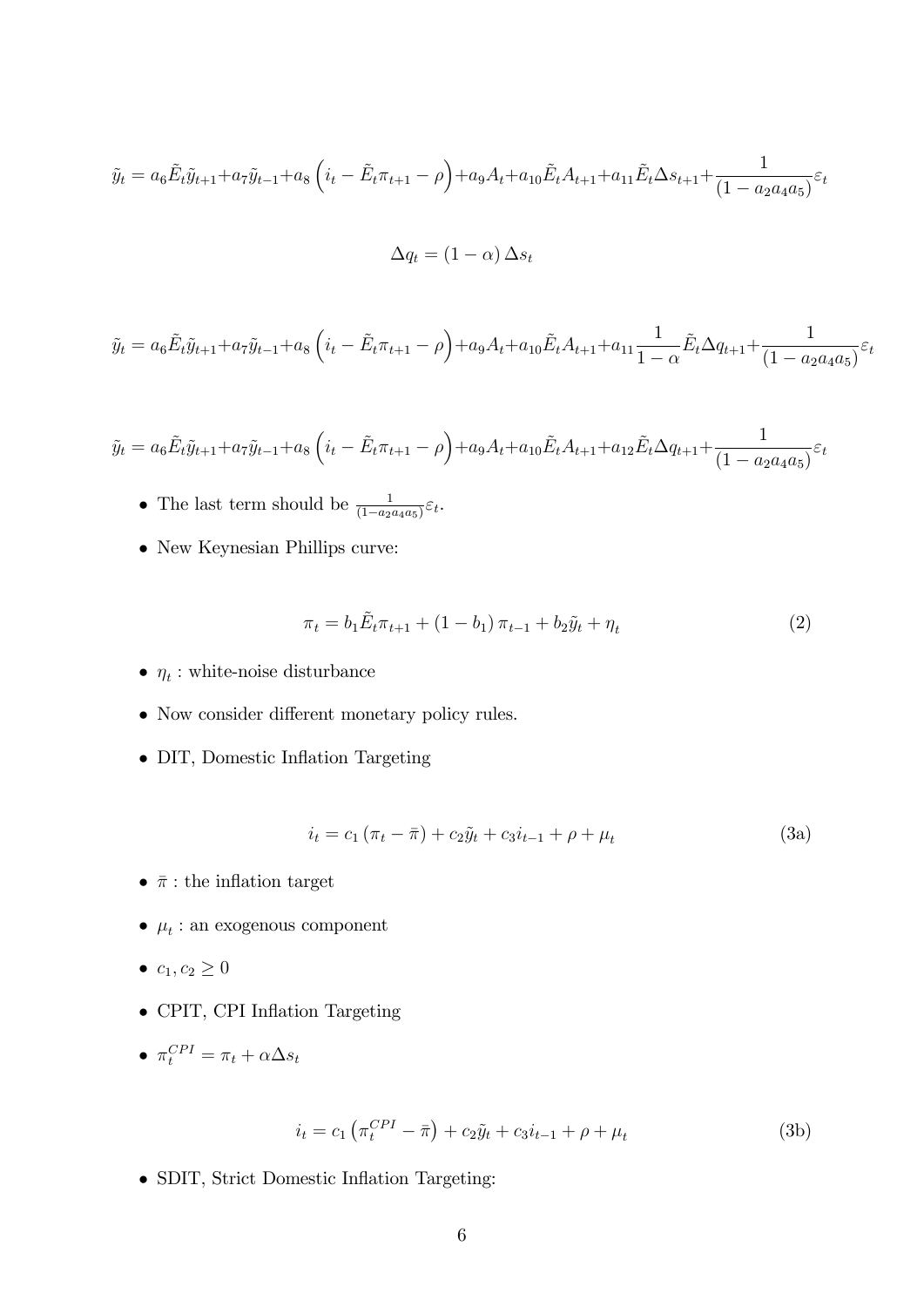$$
i_t = c_1 (\pi_t - \bar{\pi}) + \underbrace{c_2}_{=0} \tilde{y}_t + c_3 i_{t-1} + \rho + \mu_t
$$

• SCPIT, Strict CPI Inflation Targeting:

$$
i_t = c_1 \left( \pi_t^{CPI} - \bar{\pi} \right) + c_2 \underbrace{\tilde{y}_t + c_3 i_{t-1}}_{= 0} + \rho + \mu_t
$$

PEG, Exchange Rate Peg:

$$
i_t = i_t^* + \rho + \mu_t \tag{3c}
$$

- $i_t^*$ : interest rate of a foreign country
- DPLT, Domestic Price Level Targeting:

$$
i_t = c_1 (p_t - \bar{p}) + c_2 \tilde{y}_t + c_3 i_{t-1} + \rho + \mu_t
$$
\n(3d)

CPLT, Consumer Price Level Targeting:

$$
i_t = c_1 \left( p_t^{CPI} - \bar{p} \right) + c_2 \tilde{y}_t + c_3 i_{t-1} + \rho + \mu_t \tag{3e}
$$

- $\bullet~\bar p$  : price level target
- GDPT, Output Gap Targeting:

$$
i_t = c_1 (p_t - \bar{p}) + c_2 \tilde{y}_t + c_3 i_{t-1} + \rho + \mu_t
$$
  
\n
$$
i_t = c_1 (p_t^{CPI} - \bar{p}) + c_2 \tilde{y}_t + c_3 i_{t-1} + \rho + \mu_t
$$
  
\n
$$
= 0
$$

# 2 Heuristic forecast

 $\bullet\,$  Expected welfare loss:

$$
V = -\frac{1-\alpha}{2} \left[ \frac{\xi \theta}{\left(1 - \beta \theta\right) \left(1 - \theta\right)} var\left(\pi_t\right) + \left(1 + \varphi\right) var\left(\tilde{y}_t\right) \right] \tag{4}
$$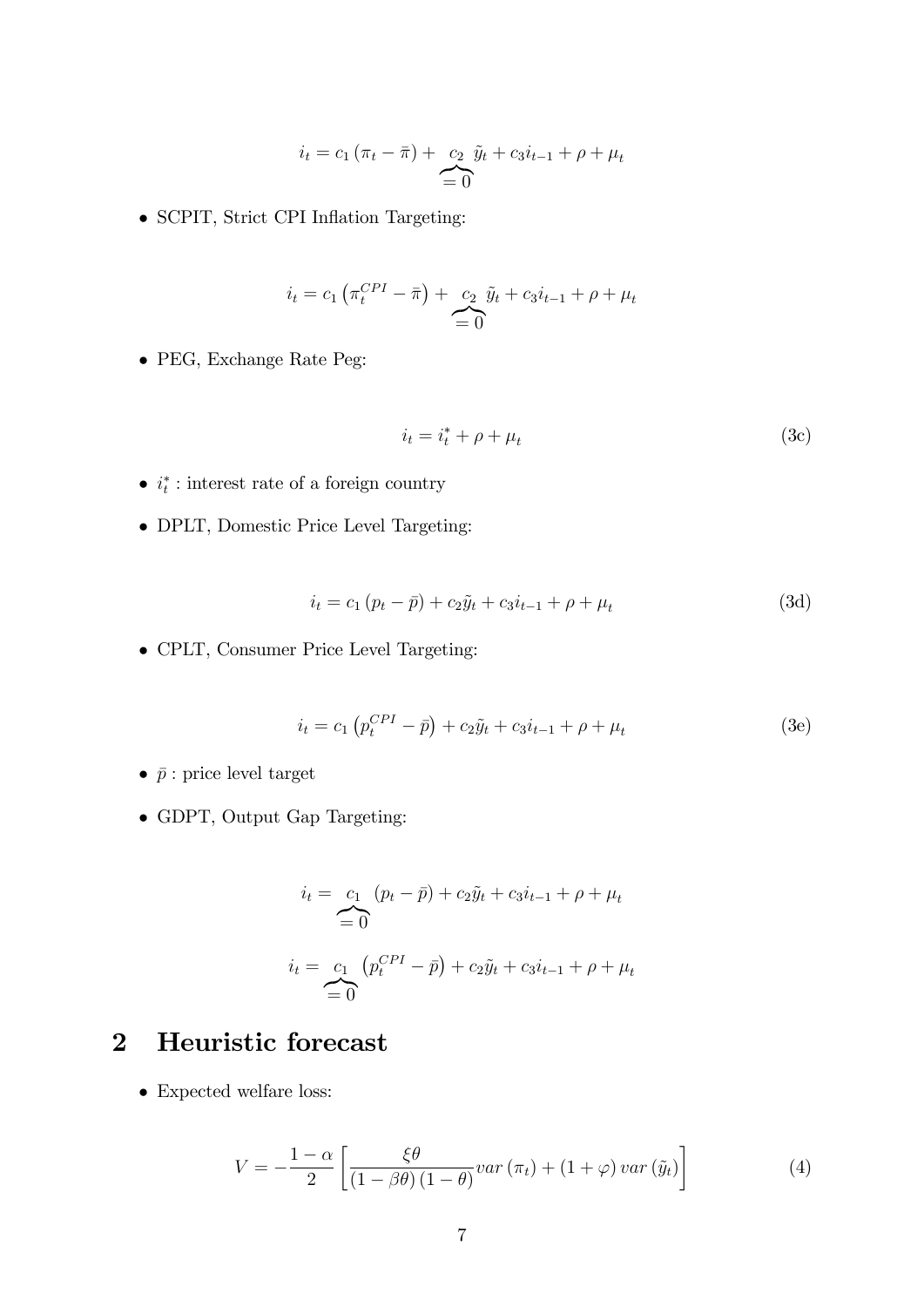- $\bullet$   $\xi > 1$  : elasticity of substitution between varieties produced within a given country
- $\bullet\,$   $\theta$  : price stickiness
- $\bullet\,$  Forecast rule of fundamentalists:

$$
\tilde{E}_t^f \tilde{y}_{t+1} = 0 \tag{5a}
$$

 $\bullet\,$  Extrapolative forecast rule:

$$
\tilde{E}_t^e \tilde{y}_{t+1} = \tilde{y}_{t-1} \tag{5b}
$$

Expected output gap:

$$
\tilde{E}_t \tilde{y}_{t+1} = \alpha_t^f \cdot \tilde{E}_t^f \tilde{y}_{t+1} + \alpha_t^e \cdot \tilde{E}_t^e \tilde{y}_{t+1} = \alpha_t^f \cdot 0 + \alpha_t^e \cdot \tilde{y}_{t-1}
$$
  

$$
\alpha_t^f + \alpha_t^e = 1
$$

Mean squared forecast errors:

$$
\omega_k = (1 - \delta) \,\delta^k
$$

$$
U_t^f = -\sum_{k=0}^{\infty} \omega_k \left[ \tilde{y}_{t-k-1} - \tilde{E}_{t-k-2}^f \tilde{y}_{t-k-1} \right]^2 = \delta U_{t-1}^f - (1 - \delta) \left[ \tilde{y}_{t-1} - \tilde{E}_{t-2}^f \tilde{y}_{t-1} \right]^2 \tag{6a}
$$

$$
U_t^e = -\sum_{k=0}^{\infty} \omega_k \left[ \tilde{y}_{t-k-1} - \tilde{E}_{t-k-2}^e \tilde{y}_{t-k-1} \right]^2 = \delta U_{t-1}^e - (1 - \delta) \left[ \tilde{y}_{t-1} - \tilde{E}_{t-2}^e \tilde{y}_{t-1} \right]^2 \tag{6b}
$$

Probability of choosing one forecast rule over the other:

$$
\alpha^f_t = \Pr \left[ U^f_t + \varsigma^f_t > U^e_t + \varsigma^e_t \right]
$$

- $\bullet$   $\varsigma_t^f$  $t^f$ ,  $s^e_t$ : random components assumed to be logistically distributed.
- It can be shown that the probability is expressed as: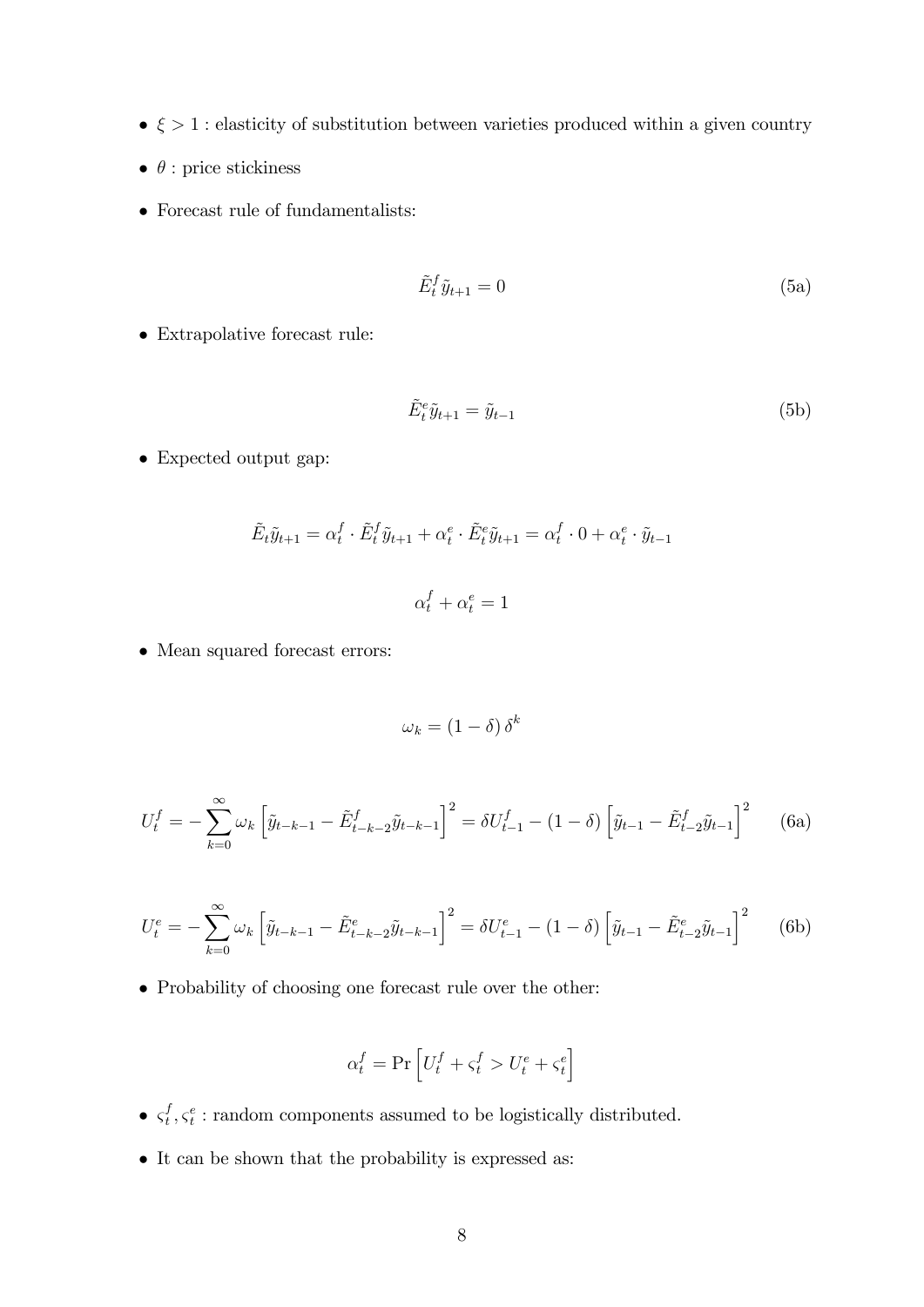$$
\alpha_t^f = \frac{\exp\left(\lambda U_t^f\right)}{\exp\left(\lambda U_t^f\right) + \exp\left(\lambda U_t^e\right)}\tag{7a}
$$

$$
\alpha_t^e = \frac{\exp\left(\lambda U_t^e\right)}{\exp\left(\lambda U_t^f\right) + \exp\left(\lambda U_t^e\right)}\tag{7b}
$$

- $\bullet\,$  The learning mechanism in inflation forecasting is defined analogously.
- $\bullet\,$  Forecast rule of fundamentalists:

$$
\tilde{E}_t^f \pi_{t+1} = \bar{\pi} \tag{8a}
$$

Extrapolative forecast rule:

$$
\tilde{E}_t^e \pi_{t+1} = \pi_{t-1} \tag{8b}
$$

 $\bullet\,$  Expected inflation:

$$
\tilde{E}_t \pi_{t+1} = \beta_t^f \cdot \tilde{E}_t^f \pi_{t+1} + \beta_t^e \cdot \tilde{E}_t^e \pi_{t+1} = \beta_t^f \cdot \bar{\pi} + \beta_t^e \cdot \pi_{t-1}
$$
  

$$
\beta_t^f + \beta_t^e = 1
$$

Probability of choosing one forecast rule over the other:

$$
U_t^{DIT} = -\sum_{k=0}^{\infty} \omega_k \left[ \pi_{t-k-1} - \tilde{E}_{t-k-2}^f \pi_{t-k-1} \right]^2 = \delta U_{t-1}^{DIT} - (1 - \delta) \left[ \pi_{t-1} - \tilde{E}_{t-2}^f \pi_{t-1} \right]^2
$$

$$
U_t^{EXT} = -\sum_{k=0}^{\infty} \omega_k \left[ \pi_{t-k-1} - \tilde{E}_{t-k-2}^e \pi_{t-k-1} \right]^2 = \delta U_{t-1}^{EXT} - (1-\delta) \left[ \pi_{t-1} - \tilde{E}_{t-2}^e \pi_{t-1} \right]^2
$$

$$
\beta_t^f = \frac{\exp\left(\lambda U_t^{DIT}\right)}{\exp\left(\lambda U_t^{DIT}\right) + \exp\left(\lambda U_t^{EXT}\right)}\tag{9a}
$$

$$
\beta_t^e = \frac{\exp\left(\lambda U_t^{EXT}\right)}{\exp\left(\lambda U_t^{DIT}\right) + \exp\left(\lambda U_t^{EXT}\right)}\tag{9b}
$$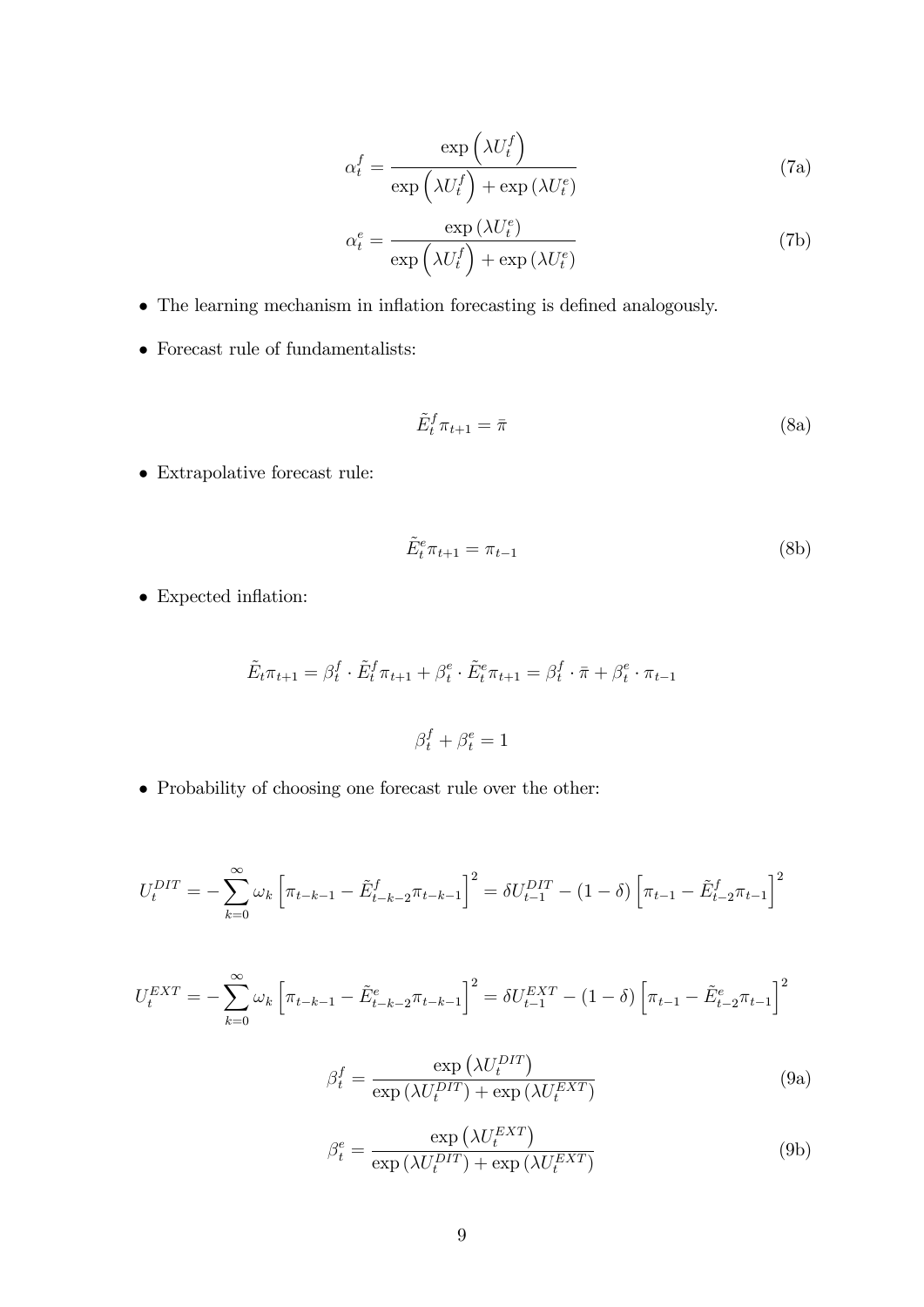# 3 Model solution

 The complete model consists of IS curve, New Keynesian Philipps curve, and the monetary policy rule. To solve the model, we substitute the monetary policy rule into the IS curve and combine the IS curve with the New Keynesian Philipps curve to form a system of two linear equations.

$$
AZ_t = B\tilde{E}_t Z_{t+1} + CZ_{t-1} + bi_{t-1} + \nu_t
$$

$$
Z_t = A^{-1} \left[ B \tilde{E}_t Z_{t+1} + C Z_{t-1} + bi_{t-1} + \nu_t \right]
$$
  

$$
Z \left[ \pi_t \right]
$$

 $Z_t =$ 

• Given  $Z_t$ , interest rate  $i_t$  is obtained by substituting into the monetary policy rule.

 $\tilde{y}_t$ 

- More details concerning each scenario (monetary policy rule) are given in the final section.
- How to compute impulse response function for the system?
- $\bullet$  The computation of IRF is the same as simulation. The main difference is that we shut down all shocks, and allow for one-time shock of a specific disturbance and run the simulation of the model.

# 4 Animal spirits

• Animal spirits variable is defined as the evolution of the probabilities by which agents extrapolate a positive output gap.

$$
AS_t = \alpha_t^e \qquad if \quad \tilde{y}_{t-1} > 0
$$

$$
AS_t = 1 - \alpha_t^e = \alpha_t^f \quad if \quad \tilde{y}_{t-1} < 0
$$

# 5 Other variables

 $\bullet$  CPI inflation:

$$
\pi_t^{CPI} = \pi_t + \alpha \Delta s_t
$$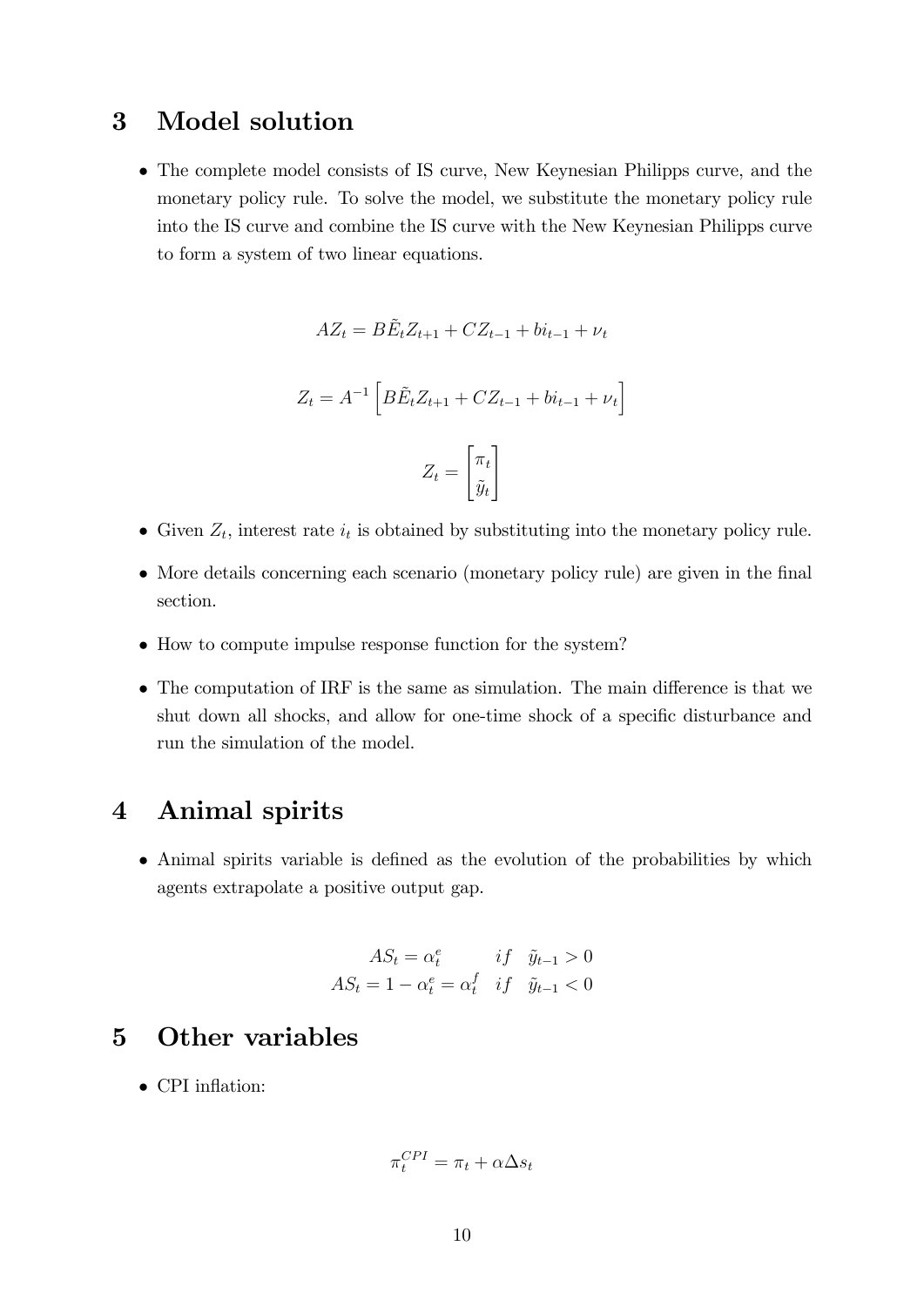Changes in nominal exchange rate:

$$
\Delta e_t = \Delta s_t + \pi_t - \pi_t^*
$$

 $\bullet\,$  Changes in effective real exchange rate:

$$
\Delta q_t = (1 - \alpha) \, \Delta s_t
$$

• Real interest rate (expected):

$$
r_t = i_t - \tilde{E}_t \pi_{t+1}
$$

• Real interest rate (in program):

$$
r_t = i_t - \pi_t
$$

Net export:

$$
nx_{t} = \alpha \left[ \frac{\sigma \gamma + (1 - \alpha) (\sigma \eta - 1)}{\sigma} - 1 \right] s_{t}
$$

# 6 Parameters

- $\bullet \ \alpha = 0.4$
- $a_1 = 0.5$
- $\bullet \ \sigma = \gamma = \eta = 1$
- $\bullet \varphi = 3$
- $\bullet \ \beta = 0.99$
- $\bullet \ \xi = 6$
- $\bullet$   $\theta = 0.75$
- $b_1 = 0.5$
- $b_2 = 0.05$
- $c_1 = 1.5$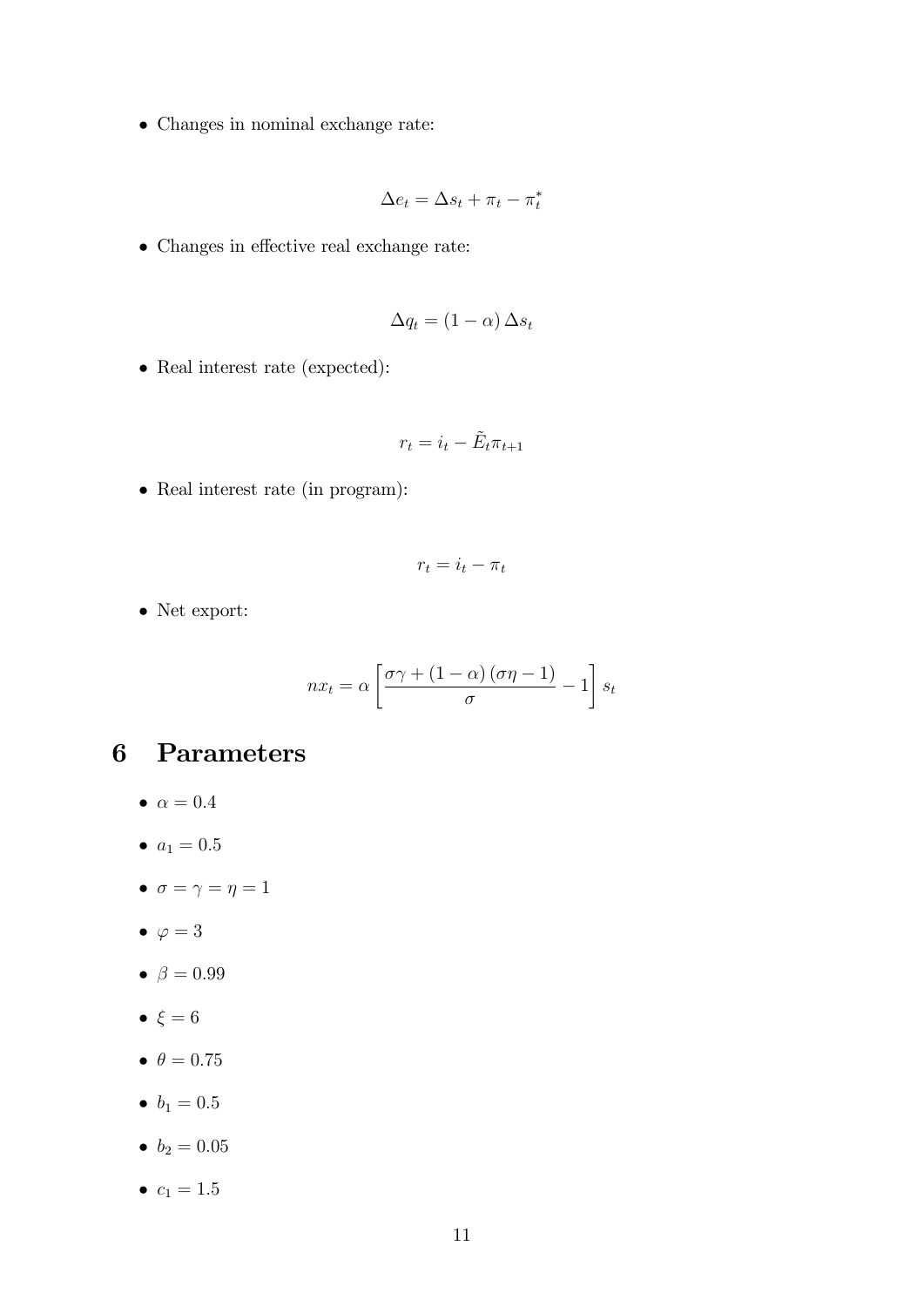- $c_2 = 0.5$
- $c_3 = 0.5$
- In practice, the effects of technology shocks and changes in the foreign output are ignored for simplicity. This means that  $a_3 = a_4 \equiv 0$ .

# 7 Program details

### 7.1 DIT

• DIT, Domestic Inflation Targeting

$$
i_t = c_1 (\pi_t - \bar{\pi}) + c_2 \tilde{y}_t + c_3 i_{t-1} + \rho + \mu_t
$$

 $\bullet$  IS curve

$$
\tilde{y}_t = a_1 \tilde{E}_t \tilde{y}_{t+1} + (1 - a_1) \tilde{y}_{t-1} + a_2 \left( i_t - \tilde{E}_t \pi_{t+1} - i_t^n \right) + \varepsilon_t
$$

$$
i_t^n = \rho + a_3 A_t + a_4 \tilde{E}_t \Delta y_{t+1}^*
$$

•  $a_3 = a_4 = 0$ 

 $i_t^n = \rho$ 

$$
\tilde{y}_t = a_1 \tilde{E}_t \tilde{y}_{t+1} + (1 - a_1) \tilde{y}_{t-1} + a_2 \left[ c_1 \left( \pi_t - \bar{\pi} \right) + c_2 \tilde{y}_t + c_3 i_{t-1} + \rho + \mu_t - \tilde{E}_t \pi_{t+1} - \rho \right] + \varepsilon_t
$$

$$
\tilde{y}_t = a_1 \tilde{E}_t \tilde{y}_{t+1} + (1 - a_1) \tilde{y}_{t-1} + a_2 \left[ c_1 (\pi_t - \bar{\pi}) + c_2 \tilde{y}_t + c_3 \tilde{i}_{t-1} + \mu_t - \tilde{E}_t \pi_{t+1} \right] + \varepsilon_t
$$

$$
\tilde{y}_t = a_1 \tilde{E}_t \tilde{y}_{t+1} + (1 - a_1) \tilde{y}_{t-1} + a_2 c_1 (\pi_t - \bar{\pi}) + a_2 c_2 \tilde{y}_t + a_2 c_3 i_{t-1} + a_2 \mu_t - a_2 \tilde{E}_t \pi_{t+1} + \varepsilon_t
$$

$$
(1 - a_2c_2)\tilde{y}_t = a_1\tilde{E}_t\tilde{y}_{t+1} + (1 - a_1)\tilde{y}_{t-1} - a_2\tilde{E}_t\pi_{t+1} + a_2c_1\pi_t + a_2c_3i_{t-1} + a_2\mu_t + \varepsilon_t - a_2c_1\pi
$$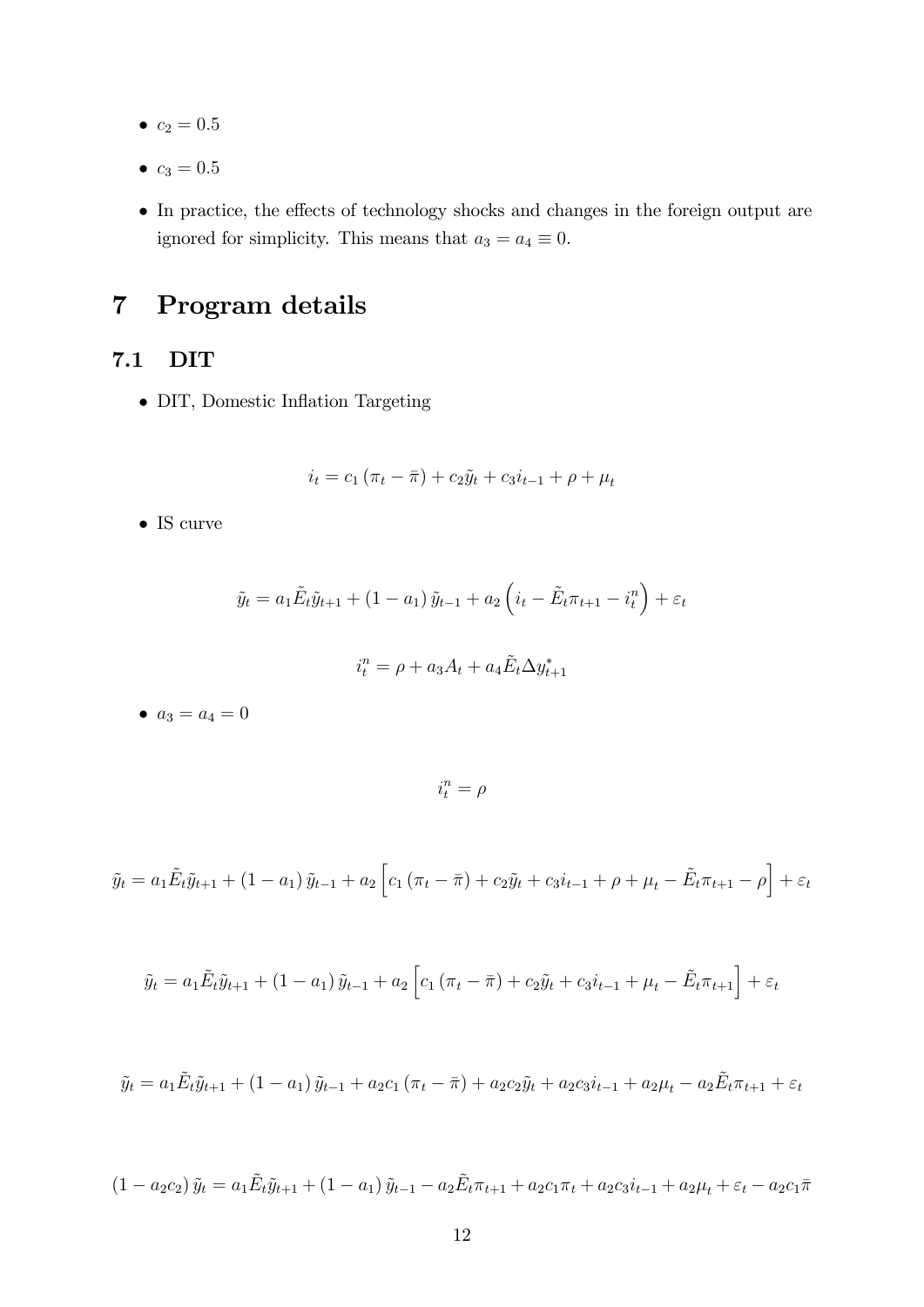$\bullet\,$  New Keynesian Phillips curve:

$$
\pi_t = b_1 \tilde{E}_t \pi_{t+1} + (1 - b_1) \pi_{t-1} + b_2 \tilde{y}_t + \eta_t
$$

Combined Philipps curve and IS curve:

$$
\pi_t = b_1 \tilde{E}_t \pi_{t+1} + (1 - b_1) \pi_{t-1} + b_2 \tilde{y}_t + \eta_t
$$

$$
(1 - a_2c_2)\tilde{y}_t = a_1\tilde{E}_t\tilde{y}_{t+1} + (1 - a_1)\tilde{y}_{t-1} - a_2\tilde{E}_t\pi_{t+1} + a_2c_1\pi_t + a_2c_3i_{t-1} + a_2\mu_t + \varepsilon_t - a_2c_1\pi
$$

 $\bullet\,$  In matrix notation:

$$
\begin{bmatrix} 1 & -b_2 \ -a_2c_1 & (1 - a_2c_2) \end{bmatrix} \begin{bmatrix} \pi_t \\ \tilde{y}_t \end{bmatrix} = \begin{bmatrix} b_1 & 0 \\ -a_2 & a_1 \end{bmatrix} \begin{bmatrix} \tilde{E}_t \pi_{t+1} \\ \tilde{E}_t \tilde{y}_{t+1} \end{bmatrix} + \begin{bmatrix} (1 - b_1) & 0 \\ 0 & (1 - a_1) \end{bmatrix} \begin{bmatrix} \pi_{t-1} \\ \tilde{y}_{t-1} \end{bmatrix} + \begin{bmatrix} 0 \\ a_2c_3 \end{bmatrix} i_{t-1} + \begin{bmatrix} \eta_t \\ \varepsilon_t + a_2\mu_t \end{bmatrix} + \begin{bmatrix} 0 \\ -a_2c_1 \end{bmatrix} \bar{\pi}
$$

$$
\bullet \ \bar{\pi} = 0
$$

$$
\begin{bmatrix}\n1 & -b_2 \\
-a_2c_1 & (1 - a_2c_2)\n\end{bmatrix}\n\begin{bmatrix}\n\pi_t \\
\tilde{y}_t\n\end{bmatrix} =\n\begin{bmatrix}\nb_1 & 0 \\
-a_2 & a_1\n\end{bmatrix}\n\begin{bmatrix}\n\tilde{E}_t \pi_{t+1} \\
\tilde{E}_t \tilde{y}_{t+1}\n\end{bmatrix} +\n\begin{bmatrix}\n(1 - b_1) & 0 \\
0 & (1 - a_1)\n\end{bmatrix}\n\begin{bmatrix}\n\pi_{t-1} \\
\tilde{y}_{t-1}\n\end{bmatrix} +\n\begin{bmatrix}\n0 \\
a_2c_3\n\end{bmatrix}\n\begin{bmatrix}\ni_{t-1} + \begin{bmatrix}\n\eta_t \\
\varepsilon_t + a_2\mu_t\n\end{bmatrix} \\
\tilde{SMOOTH} \n\begin{bmatrix}\n\tilde{S} \tilde{HOCKS}\n\end{bmatrix}
$$

### 7.2 CPIT

 $\bullet\,$  CPIT, CPI Inflation Targeting:

$$
i_t = c_1 \left( \pi_t^{CPI} - \bar{\pi} \right) + c_2 \tilde{y}_t + c_3 i_{t-1} + \rho + \mu_t
$$

$$
y_t = y_t^* - a_2 s_t
$$

$$
y_t^n = \Gamma_0 + \Gamma_1 A_t + \Gamma_2 y_t^*
$$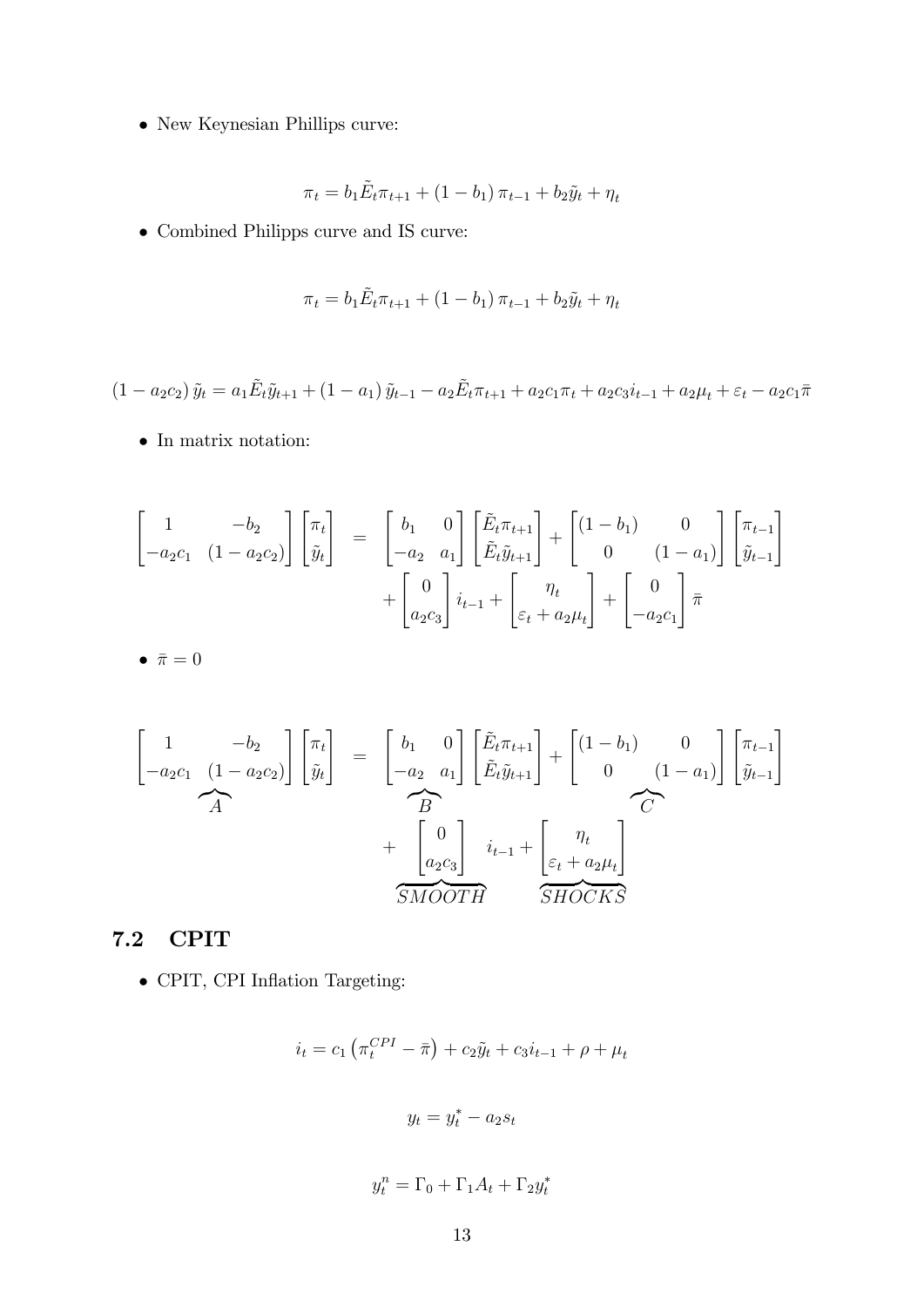$\bullet\,$  Ignore the effects of technology shocks and changes in the foreign output:

$$
y_t = -a_2 s_t
$$
  

$$
y_t^n = \Gamma_0
$$
  

$$
\tilde{y}_t = y_t - y_t^n = -a_2 s_t - \Gamma_0
$$
  

$$
\tilde{y}_t + \Gamma_0 = -a_2 s_t
$$
  

$$
s_t = -\frac{1}{a_2} \tilde{y}_t - \frac{1}{a_2} \Gamma_0 = \sigma_5 \tilde{y}_t + \sigma_5 \Gamma_0
$$
  

$$
\Delta s_t = -\frac{1}{a_2} \Delta \tilde{y}_t
$$

• 
$$
\pi_t^{CPI} = \pi_t + \alpha \Delta s_t
$$

$$
\pi_t^{CPI} = \pi_t + \alpha \Delta s_t = \pi_t - \frac{\alpha}{a_2} \Delta \tilde{y}_t
$$

 $\bullet$  IS curve:

$$
\tilde{y}_t = a_1 \tilde{E}_t \tilde{y}_{t+1} + (1 - a_1) \tilde{y}_{t-1} + a_2 \left( i_t - \tilde{E}_t \pi_{t+1} - i_t^n \right) + \varepsilon_t
$$

$$
i_t^n = \rho + a_3 A_t + a_4 \tilde{E}_t \Delta y_{t+1}^*
$$

•  $a_3 = a_4 = 0$ 

 $i_t^n = \rho$ 

$$
\tilde{y}_t = a_1 \tilde{E}_t \tilde{y}_{t+1} + (1 - a_1) \tilde{y}_{t-1} + a_2 \left[ c_1 \left( \pi_t^{CPI} - \bar{\pi} \right) + c_2 \tilde{y}_t + c_3 i_{t-1} + \rho + \mu_t - \tilde{E}_t \pi_{t+1} - \rho \right] + \varepsilon_t
$$

$$
\tilde{y}_t = a_1 \tilde{E}_t \tilde{y}_{t+1} + (1 - a_1) \tilde{y}_{t-1} + a_2 \left[ c_1 \left( \pi_t^{CPI} - \bar{\pi} \right) + c_2 \tilde{y}_t + c_3 i_{t-1} + \mu_t - \tilde{E}_t \pi_{t+1} \right] + \varepsilon_t
$$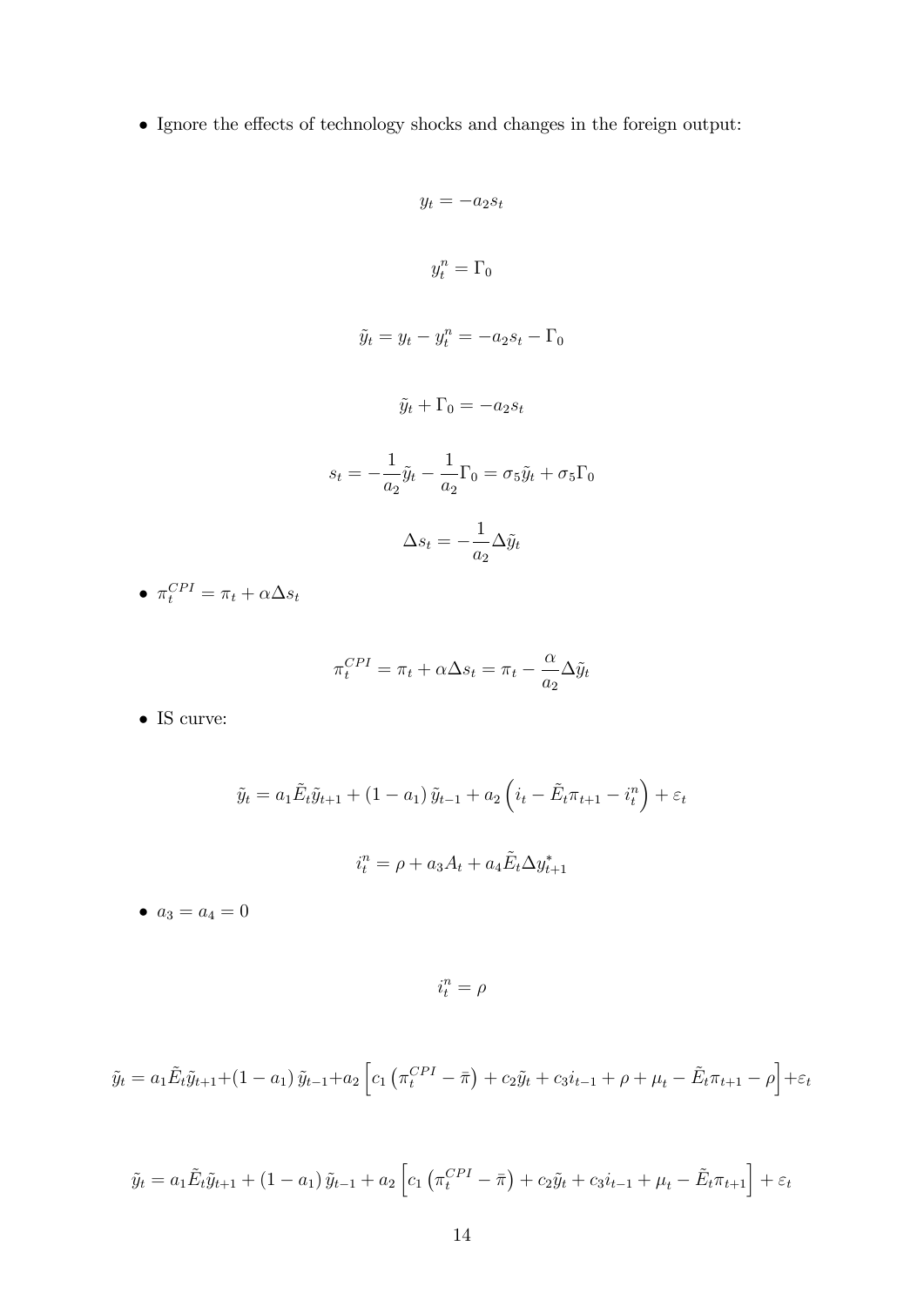$$
\tilde{y}_t = a_1 \tilde{E}_t \tilde{y}_{t+1} + (1 - a_1) \tilde{y}_{t-1} + a_2 c_1 \left( \pi_t^{CPI} - \bar{\pi} \right) + a_2 c_2 \tilde{y}_t + a_2 c_3 i_{t-1} + a_2 \mu_t - a_2 \tilde{E}_t \pi_{t+1} + \varepsilon_t
$$

$$
\tilde{y}_t = a_1 \tilde{E}_t \tilde{y}_{t+1} + (1 - a_1) \tilde{y}_{t-1} - a_2 \tilde{E}_t \pi_{t+1} + a_2 c_1 \pi_t^{CPI} + a_2 c_2 \tilde{y}_t + a_2 c_3 i_{t-1} + a_2 \mu_t + \varepsilon_t - a_2 c_1 \pi
$$

$$
\tilde{y}_t = a_1 \tilde{E}_t \tilde{y}_{t+1} + (1 - a_1) \tilde{y}_{t-1} - a_2 \tilde{E}_t \pi_{t+1} + a_2 c_1 \left( \pi_t - \frac{\alpha}{a_2} \Delta \tilde{y}_t \right) + a_2 c_2 \tilde{y}_t + a_2 c_3 i_{t-1} + a_2 \mu_t + \varepsilon_t - a_2 c_1 \pi
$$

$$
\tilde{y}_t = a_1 \tilde{E}_t \tilde{y}_{t+1} + (1 - a_1) \tilde{y}_{t-1} - a_2 \tilde{E}_t \pi_{t+1} + a_2 c_1 \pi_t - \alpha c_1 \tilde{y}_t + \alpha c_1 \tilde{y}_{t-1} + a_2 c_2 \tilde{y}_t + a_2 c_3 i_{t-1} + a_2 \mu_t + \varepsilon_t - a_2 c_1 \pi
$$

$$
(1 + \alpha c_1 - a_2 c_2) \tilde{y}_t = a_1 \tilde{E}_t \tilde{y}_{t+1} + (1 - a_1) \tilde{y}_{t-1} - a_2 \tilde{E}_t \pi_{t+1} + a_2 c_1 \pi_t + \alpha c_1 \tilde{y}_{t-1} + a_2 c_3 i_{t-1} + a_2 \mu_t + \varepsilon_t - a_2 c_1 \pi_t
$$

$$
(1 + \alpha c_1 - a_2 c_2) \tilde{y}_t = a_1 \tilde{E}_t \tilde{y}_{t+1} + (1 - a_1 + \alpha c_1) \tilde{y}_{t-1} - a_2 \tilde{E}_t \pi_{t+1} + a_2 c_1 \pi_t + a_2 c_3 i_{t-1} + a_2 \mu_t + \varepsilon_t - a_2 c_1 \pi_t
$$

- $a_2\sigma_5=-1$
- $\bullet\,$  New Keynesian Phillips curve:

$$
\pi_t = b_1 \tilde{E}_t \pi_{t+1} + (1 - b_1) \pi_{t-1} + b_2 \tilde{y}_t + \eta_t
$$

 $\bullet\,$  Combined Philipps curve and IS curve:

$$
\pi_t = b_1 \tilde{E}_t \pi_{t+1} + (1 - b_1) \pi_{t-1} + b_2 \tilde{y}_t + \eta_t
$$

 $(1 + \alpha c_1 - a_2 c_2) \tilde{y}_t = a_1 \tilde{E}_t \tilde{y}_{t+1} + (1 - a_1 + \alpha c_1) \tilde{y}_{t-1} - a_2 \tilde{E}_t \pi_{t+1} + a_2 c_1 \pi_t + a_2 c_3 i_{t-1} + a_2 \mu_t + \varepsilon_t - a_2 c_1 \pi_t$ 

 $\bullet~$  In matrix notation: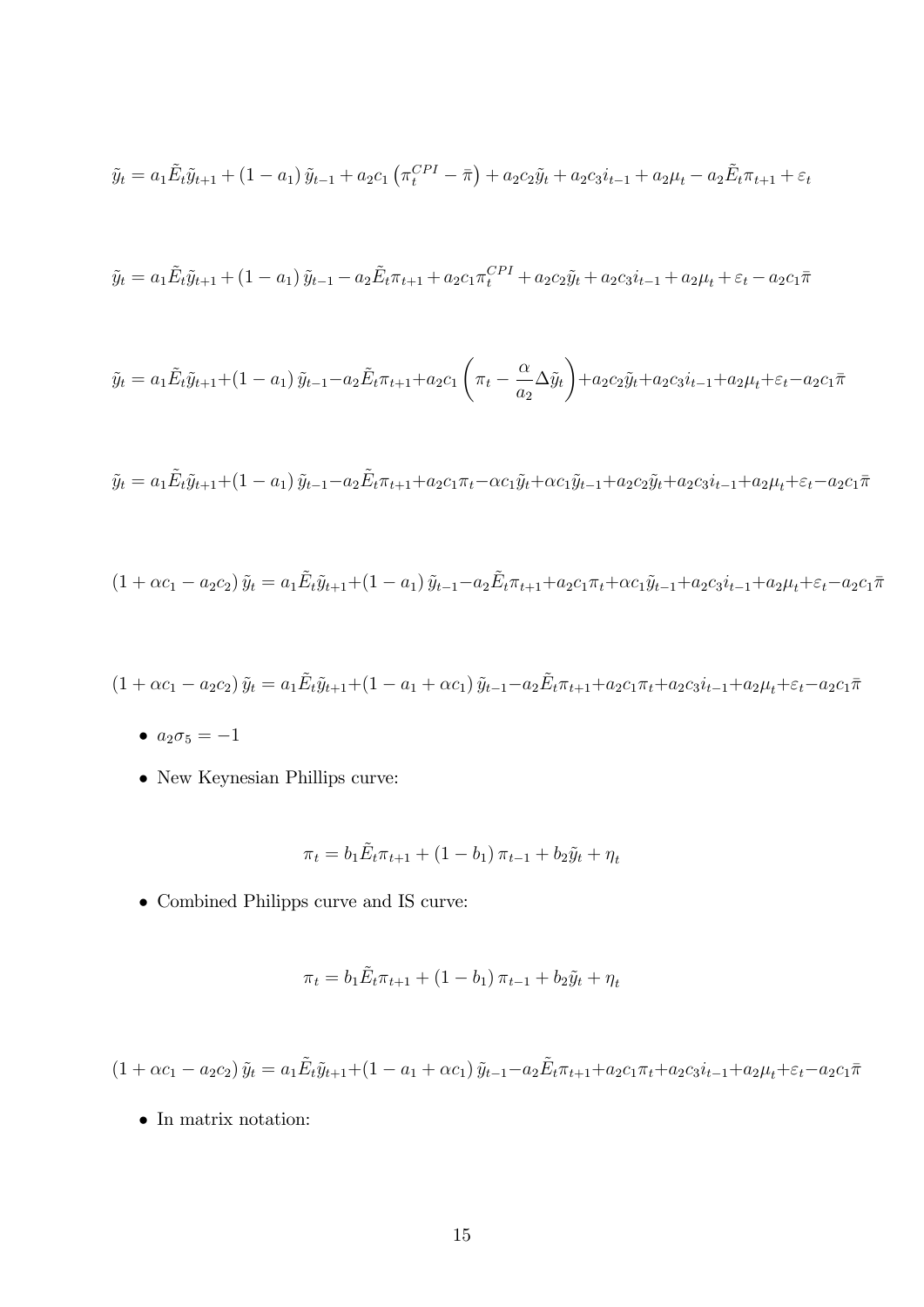$$
\begin{bmatrix} 1 & -b_2 \ -a_2c_1 & (1 + \alpha c_1 - a_2c_2) \end{bmatrix} \begin{bmatrix} \pi_t \\ \tilde{y}_t \end{bmatrix} = \begin{bmatrix} b_1 & 0 \\ -a_2 & a_1 \end{bmatrix} \begin{bmatrix} \tilde{E}_t \pi_{t+1} \\ \tilde{E}_t \tilde{y}_{t+1} \end{bmatrix} + \begin{bmatrix} (1 - b_1) & 0 \\ 0 & (1 - a_1 + \alpha c_1) \end{bmatrix} \begin{bmatrix} \pi_{t-1} \\ \tilde{y}_{t-1} \end{bmatrix} + \begin{bmatrix} 0 \\ a_2c_3 \end{bmatrix} i_{t-1} + \begin{bmatrix} \eta_t \\ \varepsilon_t + a_2\mu_t \end{bmatrix} + \begin{bmatrix} 0 \\ -a_2c_1 \end{bmatrix} \bar{\pi}
$$

 $\bullet~\bar{\pi}=0$ 

$$
\begin{bmatrix} 1 & -b_2 \ -a_2c_1 & (1 + \alpha c_1 - a_2c_2) \end{bmatrix} \begin{bmatrix} \pi_t \\ \tilde{y}_t \end{bmatrix} = \begin{bmatrix} b_1 & 0 \\ -a_2 & a_1 \end{bmatrix} \begin{bmatrix} \tilde{E}_t \pi_{t+1} \\ \tilde{E}_t \tilde{y}_{t+1} \end{bmatrix} + \begin{bmatrix} (1 - b_1) & 0 \\ 0 & (1 - a_1 + \alpha c_1) \end{bmatrix} \begin{bmatrix} \pi_{t-1} \\ \tilde{y}_{t-1} \end{bmatrix} + \begin{bmatrix} 0 \\ a_2c_3 \end{bmatrix} i_{t-1} + \begin{bmatrix} \eta_t \\ \varepsilon_t + a_2\mu_t \end{bmatrix}
$$

#### $7.3$ **SDIT**

- $\bullet$  SDIT, Strict Domestic Inflation Targeting
- $\bullet\,$  Set  $c_2=0$  in the DIT case.

#### $7.4$ **SCPIT**

- SCPIT, Strict CPI Inflation Targeting
- Set  $c_2=0$  in the CPIT case.

#### 7.5 **PEG**

 $\bullet\,$  PEG, Exchange Rate Peg:

$$
i_t = i_t^* + \pi_t^{CPI} - \pi_t^{CPI*} + \rho + \mu_t
$$

 $\bullet\,$  IS curve:

$$
\tilde{y}_t = a_1 \tilde{E}_t \tilde{y}_{t+1} + (1 - a_1) \tilde{y}_{t-1} + a_2 \left( i_t - \tilde{E}_t \pi_{t+1} - i_t^n \right) + \varepsilon_t
$$

$$
i_t^n = \rho + a_3 A_t + a_4 \tilde{E}_t \Delta y_{t+1}^*
$$

•  $a_3 = a_4 = 0$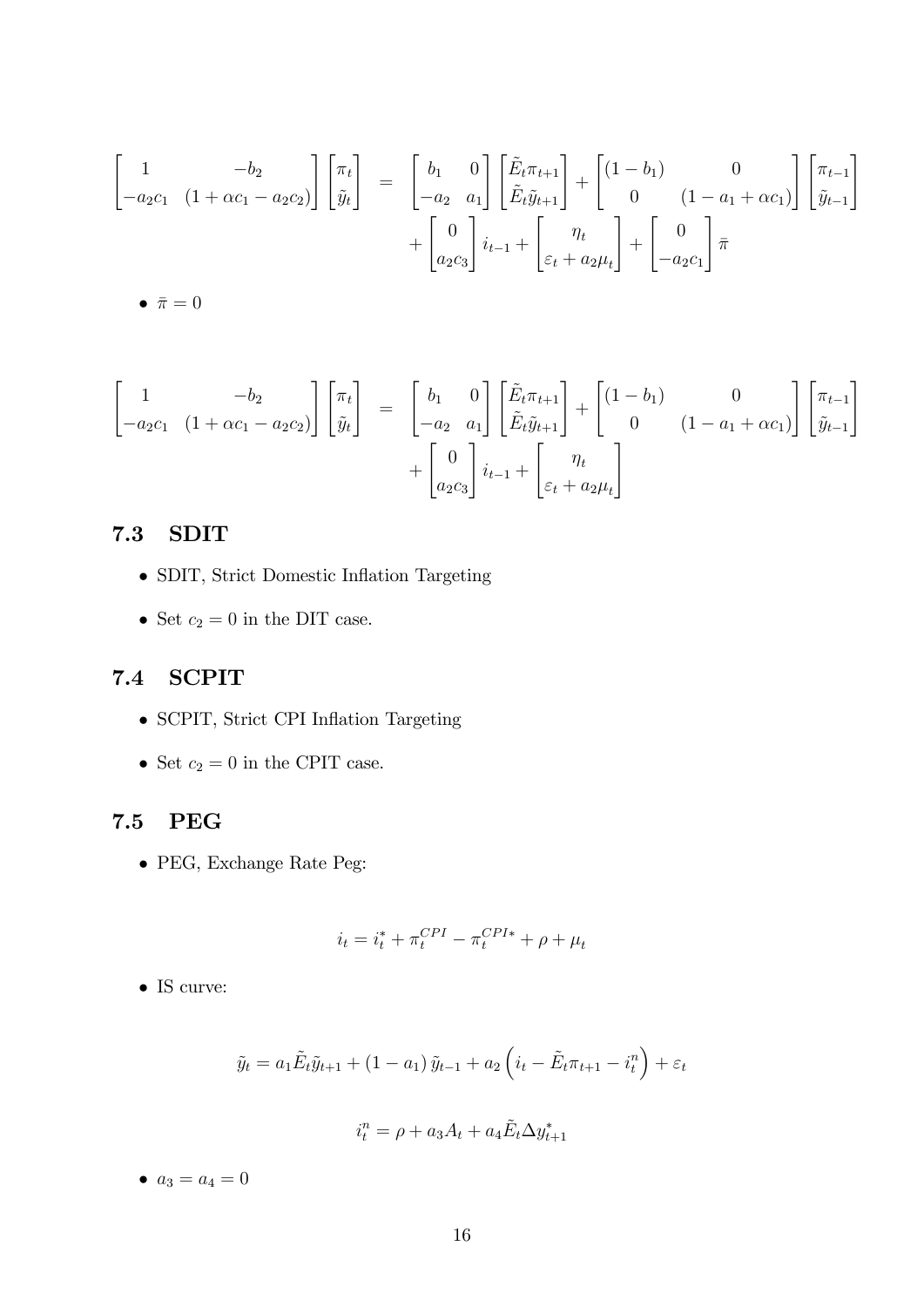$$
\tilde{y}_t = a_1 \tilde{E}_t \tilde{y}_{t+1} + (1 - a_1) \tilde{y}_{t-1} + a_2 \left( i_t^* + \pi_t^{CPI} - \pi_t^{CPI*} + \rho + \mu_t - \tilde{E}_t \pi_{t+1} - \rho \right) + \varepsilon_t
$$

 $i_t^n = \rho$ 

$$
\tilde{y}_t = a_1 \tilde{E}_t \tilde{y}_{t+1} + (1 - a_1) \tilde{y}_{t-1} + a_2 i_t^* + a_2 \pi_t^{CPI} - a_2 \pi_t^{CPI*} + a_2 \mu_t - a_2 \tilde{E}_t \pi_{t+1} + \varepsilon_t
$$

$$
\tilde{y}_t = a_1 \tilde{E}_t \tilde{y}_{t+1} + (1 - a_1) \tilde{y}_{t-1} - a_2 \tilde{E}_t \pi_{t+1} + a_2 \pi_t^{CPI} + a_2 \mu_t + \varepsilon_t + a_2 i_t^* - a_2 \pi_t^{CPI*}
$$

$$
\pi_t^{CPI} = \pi_t + \alpha \Delta s_t = \pi_t - \frac{\alpha}{a_2} \Delta \tilde{y}_t = \pi_t + \alpha \sigma_5 \Delta \tilde{y}_t
$$

$$
\tilde{y}_t = a_1 \tilde{E}_t \tilde{y}_{t+1} + (1 - a_1) \tilde{y}_{t-1} - a_2 \tilde{E}_t \pi_{t+1} + a_2 \pi_t + \alpha a_2 \sigma_5 \Delta \tilde{y}_t + a_2 \mu_t + \varepsilon_t + a_2 i_t^* - a_2 \pi_t^{CPI*}
$$

$$
(1 - \alpha a_2 \sigma_5) \tilde{y}_t = a_1 \tilde{E}_t \tilde{y}_{t+1} + (1 - a_1 - \alpha a_2 \sigma_5) \tilde{y}_{t-1} - a_2 \tilde{E}_t \pi_{t+1} + a_2 \pi_t + a_2 \mu_t + \varepsilon_t + a_2 i_t^* - a_2 \pi_t^{CPI*}
$$

- $a_2 \sigma_5 = -1$
- New Keynesian Phillips curve:

$$
\pi_t = b_1 \tilde{E}_t \pi_{t+1} + (1 - b_1) \pi_{t-1} + b_2 \tilde{y}_t + \eta_t
$$

 $\bullet\,$  Combined Philipps curve and IS curve:

$$
\pi_t = b_1 \tilde{E}_t \pi_{t+1} + (1 - b_1) \pi_{t-1} + b_2 \tilde{y}_t + \eta_t
$$

 $(1 - \alpha a_2 \sigma_5) \tilde{y}_t = a_1 \tilde{E}_t \tilde{y}_{t+1} + (1 - a_1 - \alpha a_2 \sigma_5) \tilde{y}_{t-1} - a_2 \tilde{E}_t \pi_{t+1} + a_2 \pi_t + a_2 \mu_t + \varepsilon_t + a_2 i_t^* - a_2 \pi_t^{CPI*}$ 

 $\bullet~$  In matrix notation: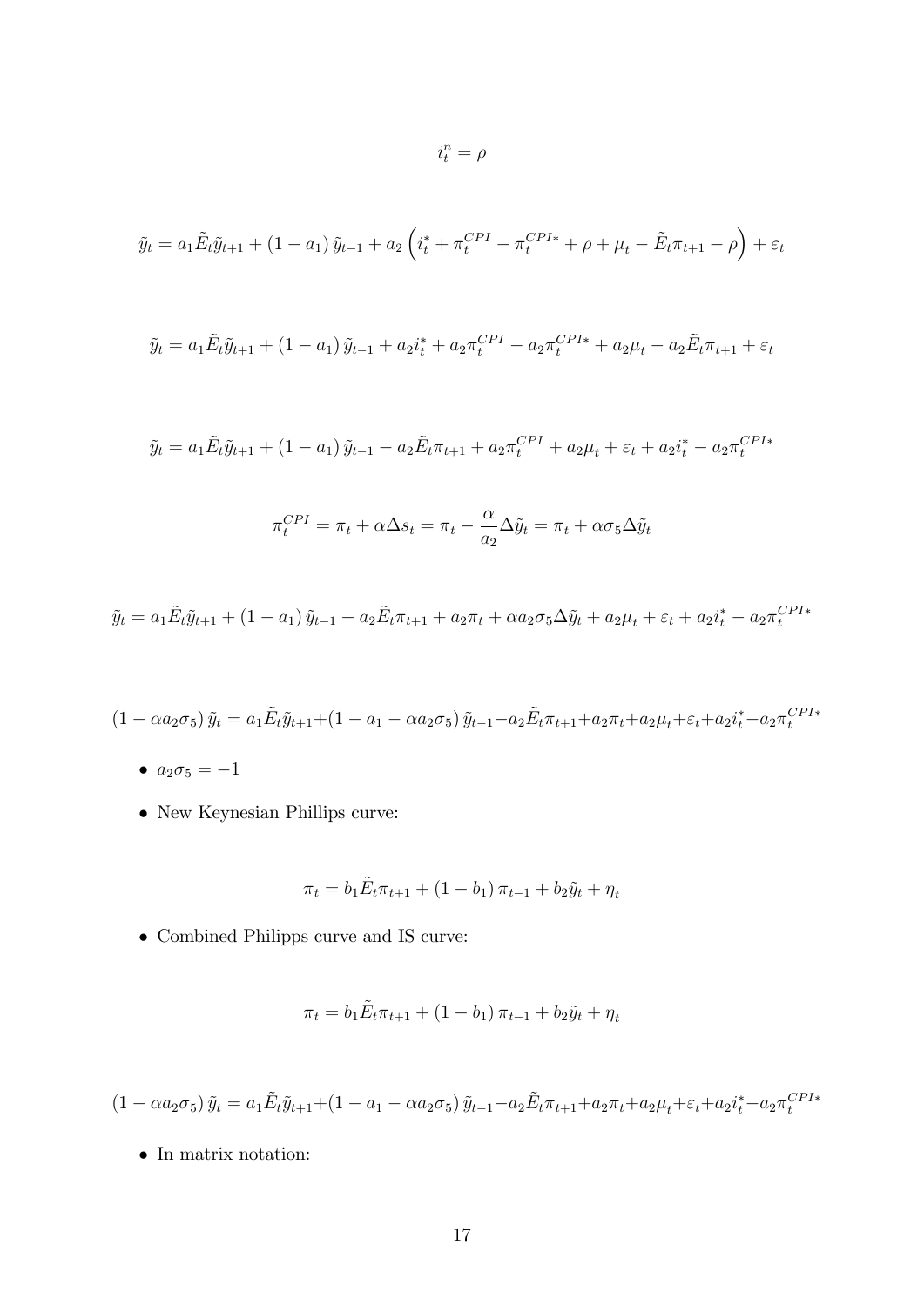$$
\begin{bmatrix} 1 & -b_2 \ -a_2 & (1 - \alpha a_2 \sigma_5) \end{bmatrix} \begin{bmatrix} \pi_t \\ \tilde{y}_t \end{bmatrix} = \begin{bmatrix} b_1 & 0 \\ -a_2 & a_1 \end{bmatrix} \begin{bmatrix} \tilde{E}_t \pi_{t+1} \\ \tilde{E}_t \tilde{y}_{t+1} \end{bmatrix} + \begin{bmatrix} (1 - b_1) & 0 \\ 0 & (1 - a_1 - \alpha a_2 \sigma_5) \end{bmatrix} \begin{bmatrix} \pi_{t-1} \\ \tilde{y}_{t-1} \end{bmatrix} + \begin{bmatrix} \eta_t \\ \varepsilon_t + a_2 \mu_t \end{bmatrix} + \begin{bmatrix} 0 \\ a_2 i_t^* - a_2 \pi_t^{CPI*} \end{bmatrix}
$$

$$
\bullet \ \ i_t^* = \pi_t^{CPI*} = 0
$$

$$
\begin{bmatrix} 1 & -b_2 \ -a_2 & (1 - \alpha a_2 \sigma_5) \end{bmatrix} \begin{bmatrix} \pi_t \\ \tilde{y}_t \end{bmatrix} = \begin{bmatrix} b_1 & 0 \\ -a_2 & a_1 \end{bmatrix} \begin{bmatrix} \tilde{E}_t \pi_{t+1} \\ \tilde{E}_t \tilde{y}_{t+1} \end{bmatrix} + \begin{bmatrix} (1 - b_1) & 0 \\ 0 & (1 - a_1 - \alpha a_2 \sigma_5) \end{bmatrix} \begin{bmatrix} \pi_{t-1} \\ \tilde{y}_{t-1} \end{bmatrix} + \begin{bmatrix} \eta_t \\ \varepsilon_t + a_2 \mu_t \end{bmatrix}
$$

 $\bullet~$  Further simplification:

$$
\begin{bmatrix} 1 & -b_2 \ -a_2 & (1+\alpha) \end{bmatrix} \begin{bmatrix} \pi_t \\ \tilde{y}_t \end{bmatrix} = \begin{bmatrix} b_1 & 0 \\ -a_2 & a_1 \end{bmatrix} \begin{bmatrix} \tilde{E}_t \pi_{t+1} \\ \tilde{E}_t \tilde{y}_{t+1} \end{bmatrix} + \begin{bmatrix} (1-b_1) & 0 \\ 0 & (1-a_1+\alpha) \end{bmatrix} \begin{bmatrix} \pi_{t-1} \\ \tilde{y}_{t-1} \end{bmatrix} + \begin{bmatrix} \eta_t \\ \varepsilon_t + a_2 \mu_t \end{bmatrix}
$$

#### $7.6$ **DPLT**

 $\bullet$  DPLT, Domestic Price Level Targeting:

$$
i_t = c_1 (p_t - \bar{p}) + c_2 \tilde{y}_t + c_3 i_{t-1} + \rho + \mu_t
$$

 $\bullet$  IS curve:

$$
\tilde{y}_t = a_1 \tilde{E}_t \tilde{y}_{t+1} + (1 - a_1) \tilde{y}_{t-1} + a_2 \left( i_t - \tilde{E}_t \pi_{t+1} - i_t^n \right) + \varepsilon_t
$$

$$
i_t^n = \rho + a_3 A_t + a_4 \tilde{E}_t \Delta y_{t+1}^*
$$

•  $a_3 = a_4 = 0$ 

 $i_t^n=\rho$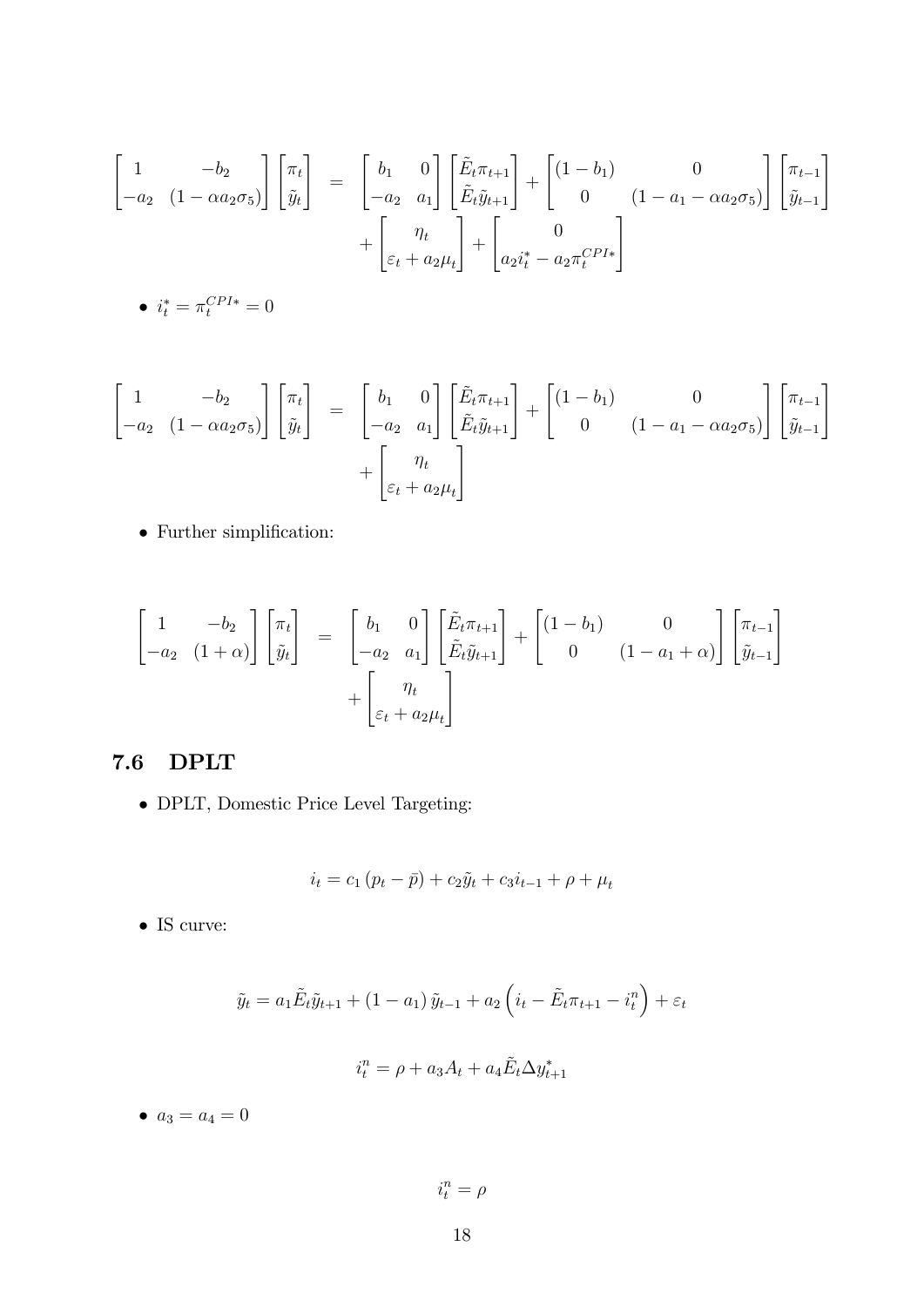$$
\tilde{y}_t = a_1 \tilde{E}_t \tilde{y}_{t+1} + (1 - a_1) \tilde{y}_{t-1} + a_2 \left[ c_1 (p_t - \bar{p}) + c_2 \tilde{y}_t + c_3 i_{t-1} + \rho + \mu_t - \tilde{E}_t \pi_{t+1} - \rho \right] + \varepsilon_t
$$

$$
\tilde{y}_t = a_1 \tilde{E}_t \tilde{y}_{t+1} + (1 - a_1) \tilde{y}_{t-1} + a_2 \left[ c_1 (p_t - \bar{p}) + c_2 \tilde{y}_t + c_3 i_{t-1} + \mu_t - \tilde{E}_t \pi_{t+1} \right] + \varepsilon_t
$$
  
\n•  $\tilde{E}_t \pi_{t+1} = \tilde{E}_t (p_{t+1} - p_t) = \tilde{E}_t p_{t+1} - p_t$ 

$$
\tilde{y}_t = a_1 \tilde{E}_t \tilde{y}_{t+1} + (1 - a_1) \tilde{y}_{t-1} + a_2 \left[ c_1 (p_t - \bar{p}) + c_2 \tilde{y}_t + c_3 i_{t-1} + \mu_t - \tilde{E}_t p_{t+1} + p_t \right] + \varepsilon_t
$$

$$
\tilde{y}_t = a_1 \tilde{E}_t \tilde{y}_{t+1} + (1 - a_1) \tilde{y}_{t-1} + a_2 c_1 (p_t - \bar{p}) + a_2 c_2 \tilde{y}_t + a_2 c_3 i_{t-1} + a_2 \mu_t - a_2 \tilde{E}_t p_{t+1} + a_2 p_t + \varepsilon_t
$$

$$
(1 - a_2c_2)\tilde{y}_t = a_1\tilde{E}_t\tilde{y}_{t+1} + (1 - a_1)\tilde{y}_{t-1} + (a_2c_1 + a_2)p_t + a_2c_3i_{t-1} - a_2\tilde{E}_tp_{t+1} - a_2c_1\bar{p} + \varepsilon_t + a_2\mu_t
$$

$$
(1 - a_2c_2)\tilde{y}_t = a_1\tilde{E}_t\tilde{y}_{t+1} + (1 - a_1)\tilde{y}_{t-1} - a_2\tilde{E}_tp_{t+1} + (a_2c_1 + a_2)p_t + a_2c_3i_{t-1} - a_2c_1\bar{p} + \varepsilon_t + a_2\mu_t
$$

 $\bullet\,$  New Keynesian Phillips curve:

$$
\pi_t = b_1 \tilde{E}_t \pi_{t+1} + (1 - b_1) \pi_{t-1} + b_2 \tilde{y}_t + \eta_t
$$
  

$$
p_t - p_{t-1} = b_1 \tilde{E}_t p_{t+1} - b_1 p_t + (1 - b_1) (p_{t-1} - p_{t-2}) + b_2 \tilde{y}_t + \eta_t
$$
  

$$
(1 + b_1) p_t = b_1 \tilde{E}_t p_{t+1} + (2 - b_1) p_{t-1} - (1 - b_1) p_{t-2} + b_2 \tilde{y}_t + \eta_t
$$

 $\bullet\,$  Combined Philipps curve and IS curve:

$$
(1 + b_1) p_t = b_1 \tilde{E}_t p_{t+1} + (2 - b_1) p_{t-1} - (1 - b_1) p_{t-2} + b_2 \tilde{y}_t + \eta_t
$$

$$
(1 - a_2c_2)\tilde{y}_t = a_1\tilde{E}_t\tilde{y}_{t+1} + (1 - a_1)\tilde{y}_{t-1} - a_2\tilde{E}_tp_{t+1} + (a_2c_1 + a_2)p_t + a_2c_3i_{t-1} - a_2c_1\bar{p} + \varepsilon_t + a_2\mu_t
$$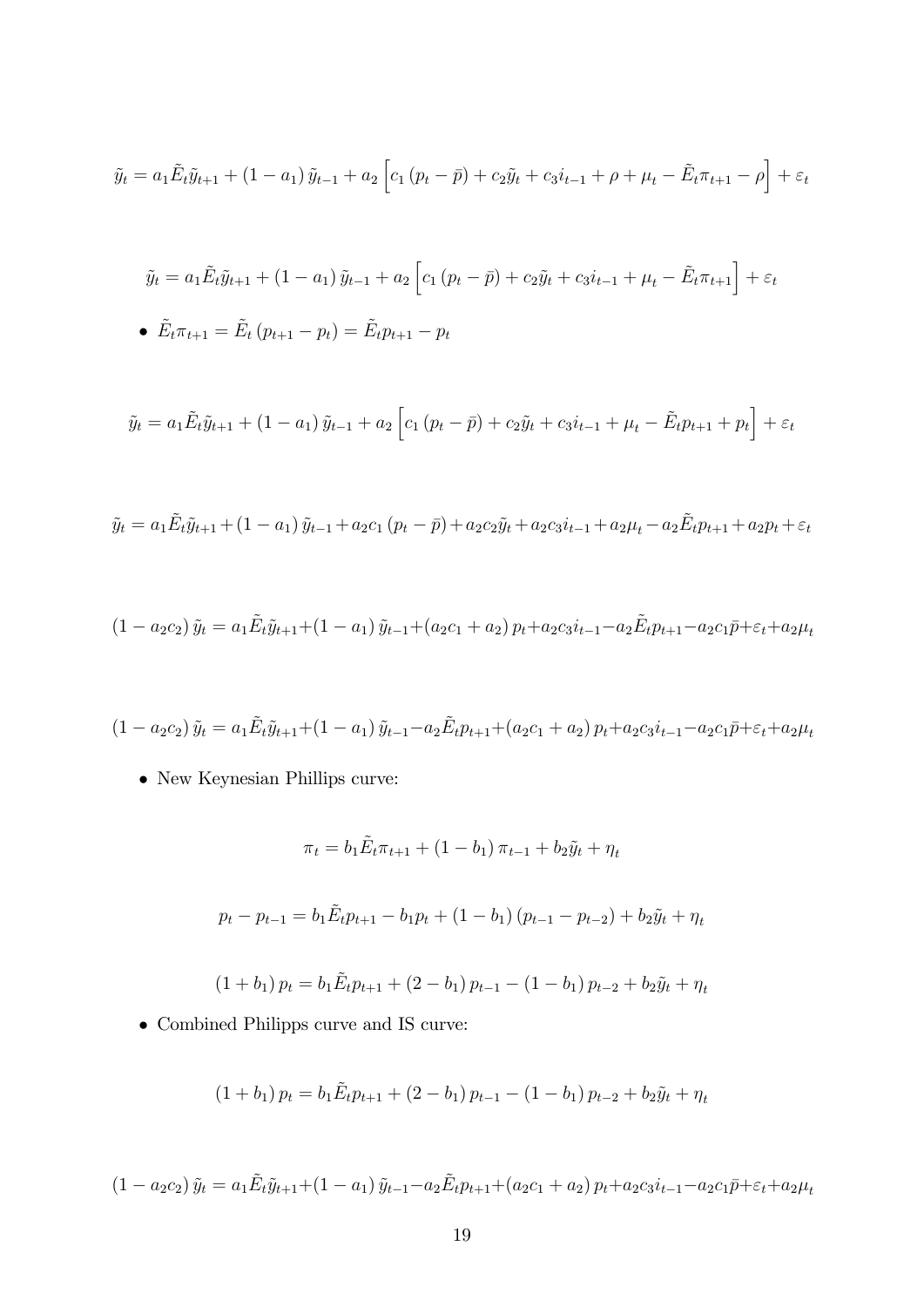$\bullet~$  In matrix notation:

$$
\begin{bmatrix}\n(1+b_1) & -b_2 \\
-(a_2c_1 + a_2) & (1-a_2c_2)\n\end{bmatrix}\n\begin{bmatrix}\np_t \\
\tilde{y}_t\n\end{bmatrix} =\n\begin{bmatrix}\nb_1 & 0 \\
-a_2 & a_1\n\end{bmatrix}\n\begin{bmatrix}\n\tilde{E}_tp_{t+1} \\
\tilde{E}_t\tilde{y}_{t+1}\n\end{bmatrix} +\n\begin{bmatrix}\n(2-b_1) & 0 \\
0 & (1-a_1)\n\end{bmatrix}\n\begin{bmatrix}\np_{t-1} \\
\tilde{y}_{t-1}\n\end{bmatrix} +\n\begin{bmatrix}\n-(1-b_1) & 0 \\
0 & a_2c_3\n\end{bmatrix}\n\begin{bmatrix}\np_{t-2} \\
i_{t-1}\n\end{bmatrix} +\n\begin{bmatrix}\n\eta_t \\
\varepsilon_t + a_2\mu_t\n\end{bmatrix} +\n\begin{bmatrix}\n0 \\
-a_2c_1\n\end{bmatrix}\n\tilde{p}
$$

$$
\begin{bmatrix}\n(1+b_1) & -b_2 \\
-(a_2c_1+a_2) & (1-a_2c_2)\n\end{bmatrix}\n\begin{bmatrix}\np_t \\
\tilde{y}_t\n\end{bmatrix} =\n\begin{bmatrix}\nb_1 & 0 \\
-a_2 & a_1\n\end{bmatrix}\n\begin{bmatrix}\n\tilde{E}_tp_{t+1} \\
\tilde{E}_t\tilde{y}_{t+1}\n\end{bmatrix} +\n\begin{bmatrix}\n(2-b_1) & 0 \\
0 & (1-a_1)\n\end{bmatrix}\n\begin{bmatrix}\np_{t-1} \\
\tilde{y}_{t-1}\n\end{bmatrix} +\n\begin{bmatrix}\n-(1-b_1) & 0 \\
0 & a_2c_3\n\end{bmatrix}\n\begin{bmatrix}\np_{t-2} \\
i_{t-1}\n\end{bmatrix} +\n\begin{bmatrix}\n\eta_t \\
\varepsilon_t + a_2\mu_t\n\end{bmatrix}
$$

# 7.7 CPLT

CPLT, Consumer Price Level Targeting:

$$
i_t = c_1 \left( p_t^{CPI} - \bar{p} \right) + c_2 \tilde{y}_t + c_3 i_{t-1} + \rho + \mu_t
$$

 $\bullet$  IS curve:

$$
\tilde{y}_t = a_1 \tilde{E}_t \tilde{y}_{t+1} + (1 - a_1) \tilde{y}_{t-1} + a_2 \left( i_t - \tilde{E}_t \pi_{t+1} - i_t^n \right) + \varepsilon_t
$$

$$
i_t^n = \rho + a_3 A_t + a_4 \tilde{E}_t \Delta y_{t+1}^*
$$

•  $a_3 = a_4 = 0$ 

 $i_t^n = \rho$ 

$$
\tilde{y}_t = a_1 \tilde{E}_t \tilde{y}_{t+1} + (1 - a_1) \tilde{y}_{t-1} + a_2 \left[ c_1 \left( p_t^{CPI} - \bar{p} \right) + c_2 \tilde{y}_t + c_3 i_{t-1} + \rho + \mu_t - \tilde{E}_t \pi_{t+1} - \rho \right] + \varepsilon_t
$$

$$
\tilde{y}_t = a_1 \tilde{E}_t \tilde{y}_{t+1} + (1 - a_1) \tilde{y}_{t-1} + a_2 \left[ c_1 \left( p_t^{CPI} - \bar{p} \right) + c_2 \tilde{y}_t + c_3 i_{t-1} + \mu_t - \tilde{E}_t \pi_{t+1} \right] + \varepsilon_t
$$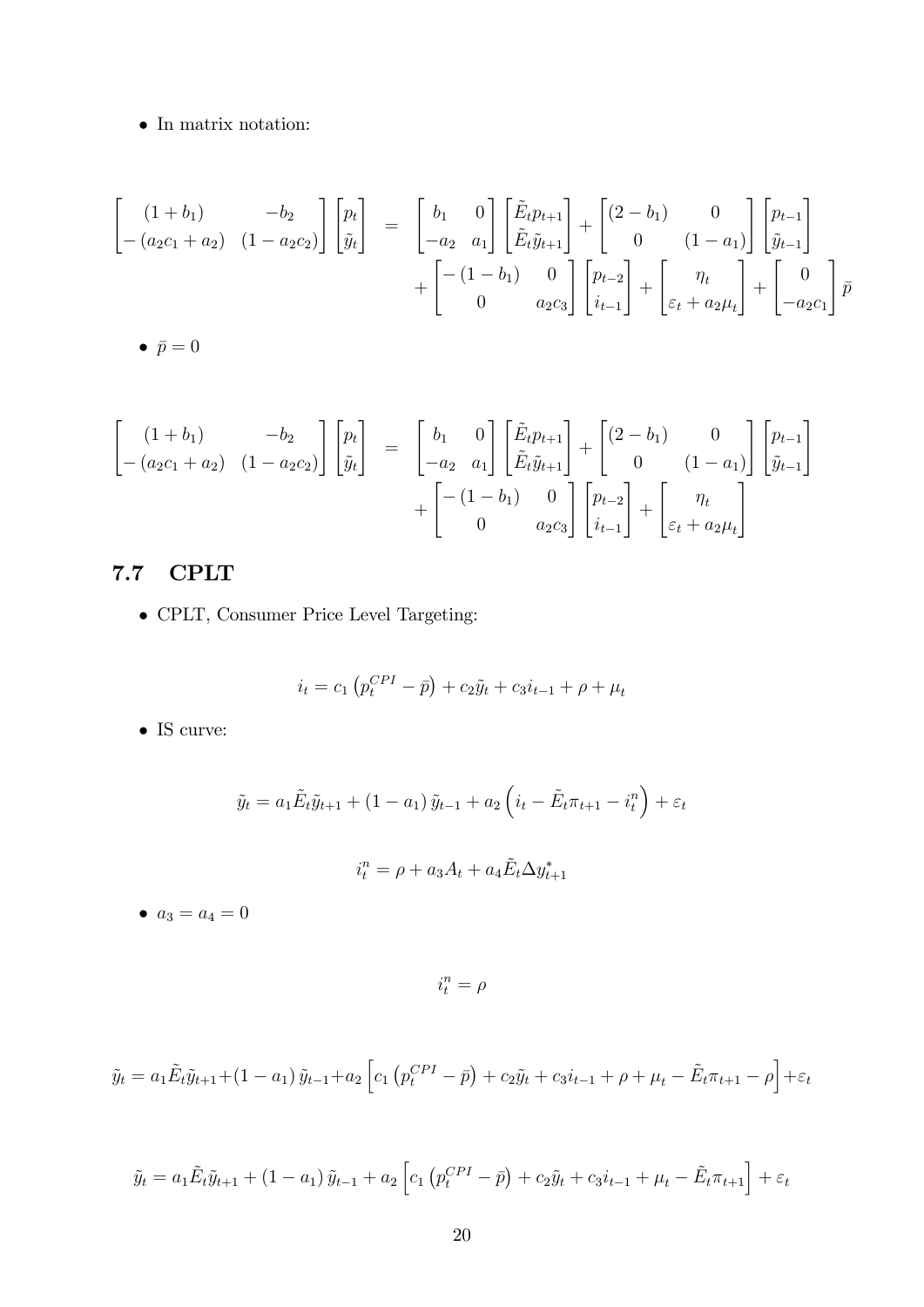\n- \n
$$
\tilde{E}_t \pi_{t+1} = \tilde{E}_t \left( p_{t+1} - p_t \right) = \tilde{E}_t p_{t+1} - p_t
$$
\n
\n- \n
$$
p_t^{CPI} = p_t + \alpha s_t = p_t + \alpha \left( \sigma_5 \tilde{y}_t + \sigma_5 \Gamma_0 \right)
$$
\n
\n

$$
\tilde{y}_t = a_1 \tilde{E}_t \tilde{y}_{t+1} + (1 - a_1) \tilde{y}_{t-1} + a_2 \left\{ c_1 \left[ p_t + \alpha \left( \sigma_5 \tilde{y}_t + \sigma_5 \Gamma_0 \right) - \bar{p} \right] + c_2 \tilde{y}_t + c_3 i_{t-1} + \mu_t - \tilde{E}_t p_{t+1} + p_t \right\} + \varepsilon_t
$$

$$
\tilde{y}_t = a_1 \tilde{E}_t \tilde{y}_{t+1} + (1 - a_1) \tilde{y}_{t-1} + a_2 c_1 (p_t + \alpha \sigma_5 \tilde{y}_t + \alpha \sigma_5 \Gamma_0 - \bar{p}) + a_2 c_2 \tilde{y}_t \n+ a_2 c_3 i_{t-1} + a_2 \mu_t - a_2 \tilde{E}_t p_{t+1} + a_2 p_t + \varepsilon_t
$$

$$
(1 - a_2c_2)\tilde{y}_t = a_1\tilde{E}_t\tilde{y}_{t+1} + (1 - a_1)\tilde{y}_{t-1} + a_2c_1p_t + \alpha a_2c_1\sigma_5\tilde{y}_t + \alpha a_2c_1\sigma_5\Gamma_0 - a_2c_1\bar{p} + a_2c_3i_{t-1} + a_2\mu_t - a_2\tilde{E}_tp_{t+1} + a_2p_t + \varepsilon_t
$$

$$
(1 - a_2c_2 - \alpha a_2c_1\sigma_5) \tilde{y}_t = a_1 \tilde{E}_t \tilde{y}_{t+1} + (1 - a_1) \tilde{y}_{t-1} - a_2 \tilde{E}_t p_{t+1} + (a_2c_1 + a_2) p_t + a_2 c_3 i_{t-1} + a_2 \mu_t + \varepsilon_t + \alpha a_2 c_1 \sigma_5 \Gamma_0 - a_2 c_1 \bar{p}
$$

- $a_2 \sigma_5 = -1$
- $\bullet\,$  New Keynesian Phillips curve:

$$
\pi_t = b_1 \tilde{E}_t \pi_{t+1} + (1 - b_1) \pi_{t-1} + b_2 \tilde{y}_t + \eta_t
$$
  

$$
p_t - p_{t-1} = b_1 \tilde{E}_t p_{t+1} - b_1 p_t + (1 - b_1) (p_{t-1} - p_{t-2}) + b_2 \tilde{y}_t + \eta_t
$$

$$
(1 + b_1) p_t = b_1 \tilde{E}_t p_{t+1} + (2 - b_1) p_{t-1} - (1 - b_1) p_{t-2} + b_2 \tilde{y}_t + \eta_t
$$

 $\bullet\,$  Combined Philipps curve and IS curve:

$$
(1 + b_1) p_t = b_1 \tilde{E}_t p_{t+1} + (2 - b_1) p_{t-1} - (1 - b_1) p_{t-2} + b_2 \tilde{y}_t + \eta_t
$$

$$
(1 - a_2c_2 - \alpha a_2c_1\sigma_5) \tilde{y}_t = a_1 \tilde{E}_t \tilde{y}_{t+1} + (1 - a_1) \tilde{y}_{t-1} - a_2 \tilde{E}_t p_{t+1} + (a_2c_1 + a_2) p_t + a_2 c_3 i_{t-1} + a_2 \mu_t + \varepsilon_t + \alpha a_2 c_1 \sigma_5 \Gamma_0 - a_2 c_1 \bar{p}
$$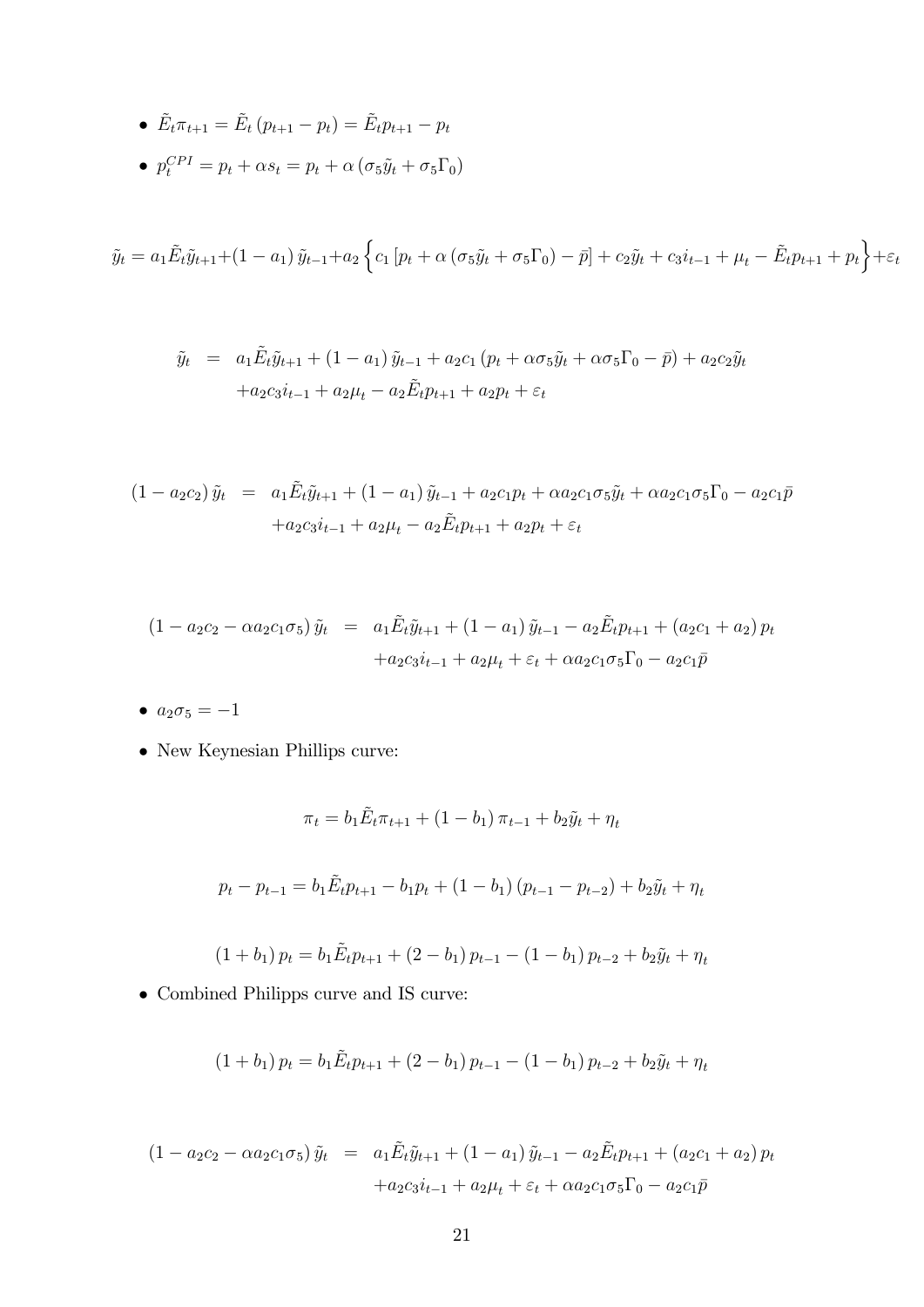### $\bullet~$  In matrix notation:

$$
\begin{bmatrix}\n(1+b_1) & -b_2 \\
-(a_2c_1 + a_2) & (1 - a_2c_2 - \alpha a_2c_1\sigma_5)\n\end{bmatrix}\n\begin{bmatrix}\np_t \\
\tilde{y}_t\n\end{bmatrix} =\n\begin{bmatrix}\nb_1 & 0 \\
-a_2 & a_1\n\end{bmatrix}\n\begin{bmatrix}\n\tilde{E}_tp_{t+1} \\
\tilde{E}_t\tilde{y}_{t+1}\n\end{bmatrix} +\n\begin{bmatrix}\n(2 - b_1) & 0 \\
0 & (1 - a_1)\n\end{bmatrix}\n\begin{bmatrix}\np_{t-1} \\
\tilde{y}_{t-1}\n\end{bmatrix} +\n\begin{bmatrix}\n-(1 - b_1) & 0 \\
0 & a_2c_3\n\end{bmatrix}\n\begin{bmatrix}\np_{t-2} \\
i_{t-1}\n\end{bmatrix} +\n\begin{bmatrix}\n\eta_t \\
\varepsilon_t + a_2\mu_t\n\end{bmatrix} +\n\begin{bmatrix}\n0 \\
\alpha a_2c_1\sigma_5\Gamma_0 - a_2c_1\overline{p}\n\end{bmatrix}
$$

 $\bullet \ \bar{p} = 0$ 

$$
\begin{bmatrix}\n(1+b_1) & -b_2 \\
-(a_2c_1 + a_2) & (1 - a_2c_2 - \alpha a_2c_1\sigma_5)\n\end{bmatrix}\n\begin{bmatrix}\np_t \\
\tilde{y}_t\n\end{bmatrix} =\n\begin{bmatrix}\nb_1 & 0 \\
-a_2 & a_1\n\end{bmatrix}\n\begin{bmatrix}\n\tilde{E}_tp_{t+1} \\
\tilde{E}_t\tilde{y}_{t+1}\n\end{bmatrix} +\n\begin{bmatrix}\n(2 - b_1) & 0 \\
0 & (1 - a_1)\n\end{bmatrix}\n\begin{bmatrix}\np_{t-1} \\
\tilde{y}_{t-1}\n\end{bmatrix} +\n\begin{bmatrix}\n-(1 - b_1) & 0 \\
0 & a_2c_3\n\end{bmatrix}\n\begin{bmatrix}\np_{t-2} \\
i_{t-1}\n\end{bmatrix} +\n\begin{bmatrix}\n\eta_t \\
\varepsilon_t + a_2\mu_t\n\end{bmatrix} +\n\begin{bmatrix}\n0 \\
\alpha a_2c_1\sigma_5\Gamma_0\n\end{bmatrix}
$$

 $\bullet\,$  Further simplification:

$$
\begin{bmatrix}\n(1+b_1) & -b_2 \\
-(a_2c_1 + a_2) & (1 - a_2c_2 + \alpha c_1)\n\end{bmatrix}\n\begin{bmatrix}\np_t \\
\tilde{y}_t\n\end{bmatrix} =\n\begin{bmatrix}\nb_1 & 0 \\
-a_2 & a_1\n\end{bmatrix}\n\begin{bmatrix}\n\tilde{E}_t p_{t+1} \\
\tilde{E}_t \tilde{y}_{t+1}\n\end{bmatrix} +\n\begin{bmatrix}\n(2 - b_1) & 0 \\
0 & (1 - a_1)\n\end{bmatrix}\n\begin{bmatrix}\np_{t-1} \\
\tilde{y}_{t-1}\n\end{bmatrix} +\n\begin{bmatrix}\n-(1 - b_1) & 0 \\
0 & a_2c_3\n\end{bmatrix}\n\begin{bmatrix}\np_{t-2} \\
i_{t-1}\n\end{bmatrix} +\n\begin{bmatrix}\n\eta_t \\
\varepsilon_t + a_2\mu_t\n\end{bmatrix} +\n\begin{bmatrix}\n0 \\
-\alpha c_1 \Gamma_0\n\end{bmatrix}
$$

### 7.8 GDPT

 $\bullet\,$  Output Gap Targeting:

$$
i_t = c_2 \tilde{y}_t + c_3 i_{t-1} + \rho + \mu_t
$$

 $\bullet$  IS curve: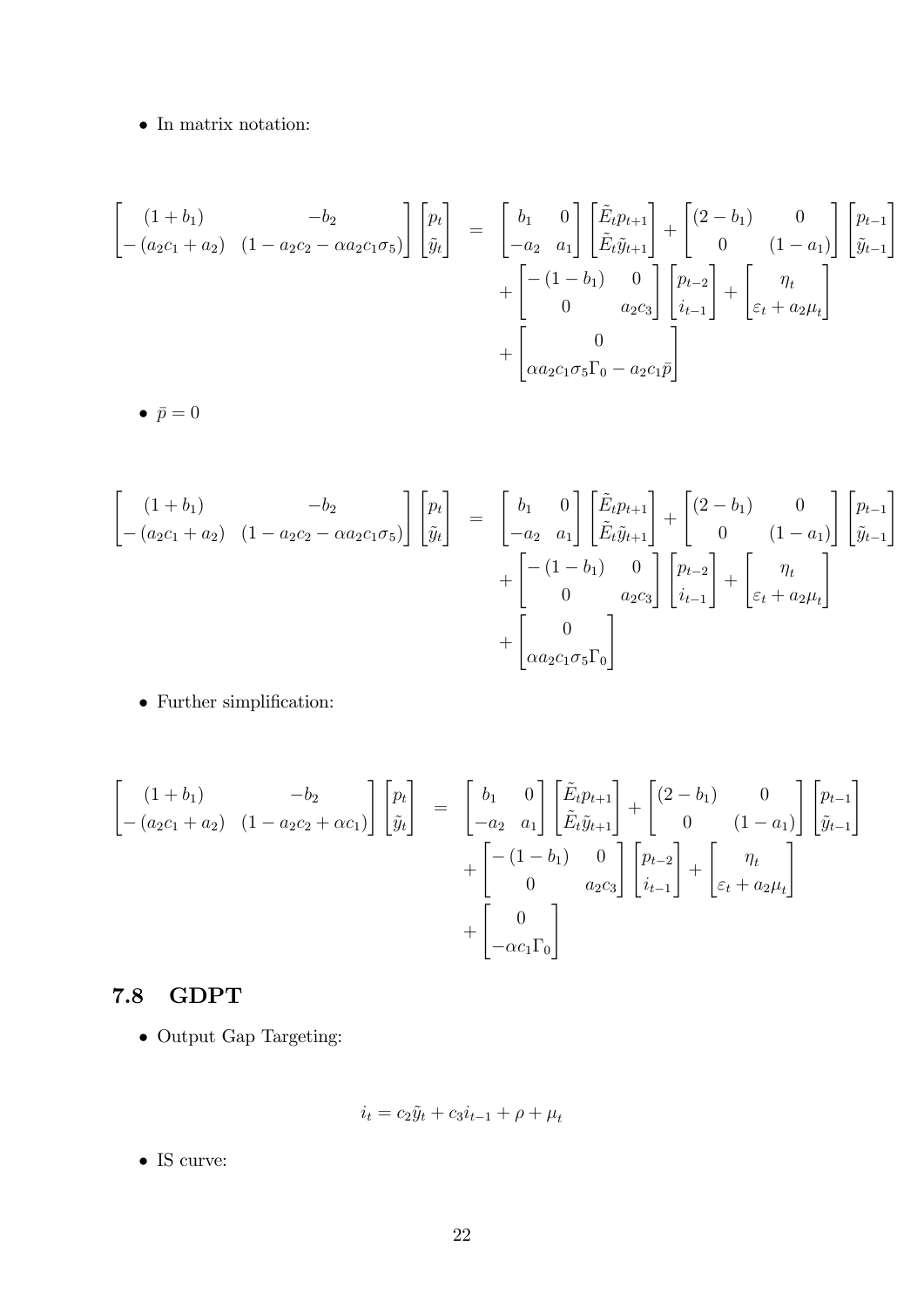$$
\tilde{y}_t = a_1 \tilde{E}_t \tilde{y}_{t+1} + (1 - a_1) \tilde{y}_{t-1} + a_2 \left( i_t - \tilde{E}_t \pi_{t+1} - i_t^n \right) + \varepsilon_t
$$

$$
i_t^n = \rho + a_3 A_t + a_4 \tilde{E}_t \Delta y_{t+1}^*
$$

•  $a_3 = a_4 = 0$ 

 $i_t^n = \rho$ 

$$
\tilde{y}_t = a_1 \tilde{E}_t \tilde{y}_{t+1} + (1 - a_1) \tilde{y}_{t-1} + a_2 \left[ c_2 \tilde{y}_t + c_3 i_{t-1} + \rho + \mu_t - \tilde{E}_t \pi_{t+1} - \rho \right] + \varepsilon_t
$$

$$
\tilde{y}_t = a_1 \tilde{E}_t \tilde{y}_{t+1} + (1 - a_1) \tilde{y}_{t-1} + a_2 \left[ c_2 \tilde{y}_t + c_3 i_{t-1} + \mu_t - \tilde{E}_t \pi_{t+1} \right] + \varepsilon_t
$$
  
\n•  $\tilde{E}_t \pi_{t+1} = \tilde{E}_t p_{t+1} - p_t$ 

$$
\tilde{y}_t = a_1 \tilde{E}_t \tilde{y}_{t+1} + (1 - a_1) \tilde{y}_{t-1} + a_2 \left[ c_2 \tilde{y}_t + c_3 i_{t-1} + \mu_t - \tilde{E}_t p_{t+1} + p_t \right] + \varepsilon_t
$$

$$
\tilde{y}_t = a_1 \tilde{E}_t \tilde{y}_{t+1} + (1 - a_1) \tilde{y}_{t-1} + a_2 c_2 \tilde{y}_t + a_2 c_3 i_{t-1} + a_2 \mu_t - a_2 \tilde{E}_t p_{t+1} + a_2 p_t + \varepsilon_t
$$

$$
(1 - a_2c_2)\tilde{y}_t = a_1\tilde{E}_t\tilde{y}_{t+1} + (1 - a_1)\tilde{y}_{t-1} + a_2p_t + a_2c_3i_{t-1} - a_2\tilde{E}_tp_{t+1} + \varepsilon_t + a_2\mu_t
$$

$$
(1 - a_2c_2)\tilde{y}_t = a_1\tilde{E}_t\tilde{y}_{t+1} + (1 - a_1)\tilde{y}_{t-1} - a_2\tilde{E}_tp_{t+1} + a_2p_t + a_2c_3i_{t-1} + \varepsilon_t + a_2\mu_t
$$

 $\bullet\,$  New Keynesian Phillips curve:

$$
\pi_t = b_1 \tilde{E}_t \pi_{t+1} + (1 - b_1) \pi_{t-1} + b_2 \tilde{y}_t + \eta_t
$$
  

$$
p_t - p_{t-1} = b_1 \tilde{E}_t p_{t+1} - b_1 p_t + (1 - b_1) (p_{t-1} - p_{t-2}) + b_2 \tilde{y}_t + \eta_t
$$
  

$$
(1 + b_1) p_t = b_1 \tilde{E}_t p_{t+1} + (2 - b_1) p_{t-1} - (1 - b_1) p_{t-2} + b_2 \tilde{y}_t + \eta_t
$$